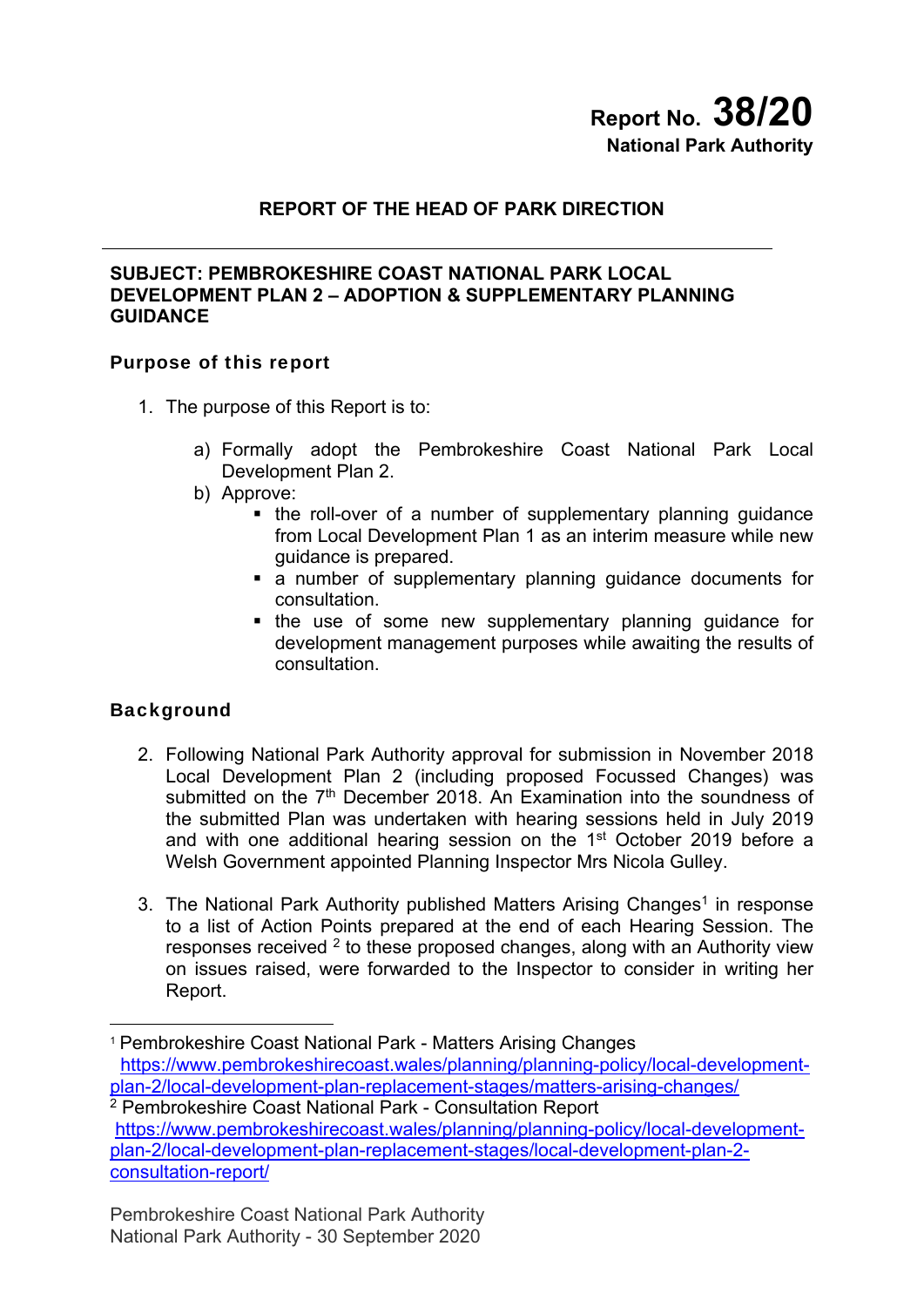4. On the 13<sup>th</sup> May 2020 the Authority received the Inspector's Binding Report.<sup>3</sup> The Plan has been found sound, subject to a number of changes being made. The changes proposed by the Inspector are binding on the Authority. A nontechnical summary of the Inspector's Report summarising key changes are set out in **Appendix A** to this Committee Report. Those persons who have been asked to be notified of the publication of the recommendations of the Inspector have been advised regarding availability of the Inspector's Report (Regulation 24 The Town and Country Planning (Local Development) (Wales) Regulations 2005). Where public buildings are closed due to Covid-19, where paper documentation would normally be inspected, arrangements have been made for those who have difficulties with accessing electronic copies.

# Adopting Local Development Plan 2

- 5. A draft copy of the adopted Plan (text and Maps) with the Inspector's recommended changes included is attached at Appendix B for each Member for today's meeting.
- 6. The Inspector confirms that the recommended changes in her report do not materially alter the substance of the overall Plan and its policies, or undermine the sustainability appraisal and participatory processes already undertaken.
- 7. A limited number of minor changes are not the subject of a binding recommendation. The Authority is authorised to make these minor editorial changes and these are also included in Appendix B.
- 8. The Authority has also made available a Constraints Map which does not form part of the adopted Local Development Plan. 4

# Next steps - Publication of Documents

9. The adopted Plan (Appendix B), the draft Adoption Statement (Appendix C), the final Sustainability Appraisal (incorporating Strategic Environmental Appraisal), the final Habitat Regulations Assessment, the final Equalities Impact Assessment will now be published.<sup>5</sup> Those who have participated in Plan preparation will be notified (Local Development Plan Regulations 2005 No. 2839 Regulation 25). Once these final stages of notification have been complied with the Consultation Report will be updated to reflect this.

<sup>5</sup> https://www.pembrokeshirecoast.wales/planning/planning-policy/local-developmentplan-2/appraisal-processes/

Pembrokeshire Coast National Park Authority National Park Authority - 30 September 2020

1

<sup>&</sup>lt;sup>3</sup> Inspector's Report https://www.pembrokeshirecoast.wales/planning/planningpolicy/local-development-plan-2/local-development-plan-replacementstages/examination/inspectors-report/ 4

https://pcnpa.maps.arcgis.com/apps/webappviewer/index.html?id=534c43ae58d14ab dba3678d405488aaf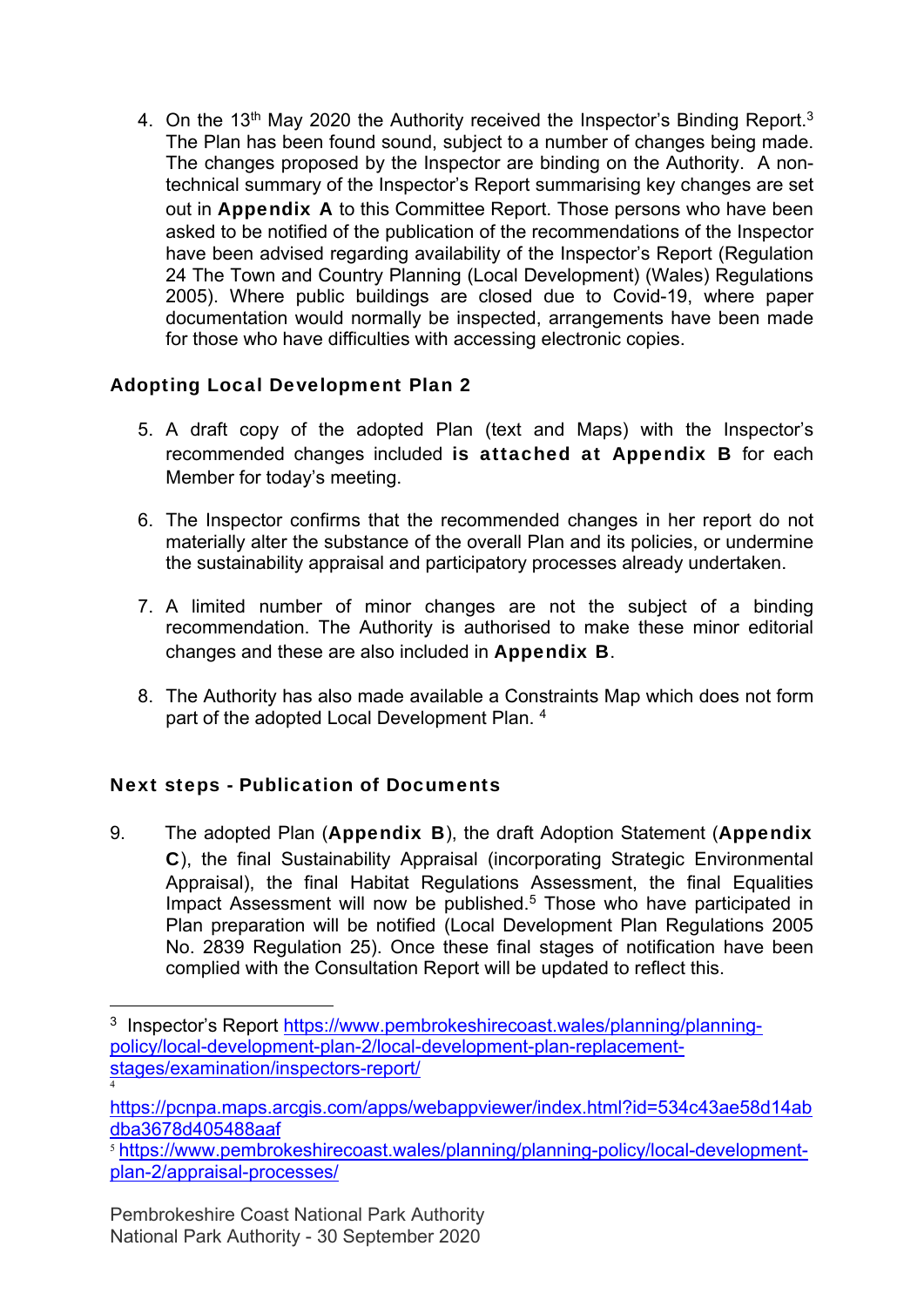# Operative Date

- 10. The Town and Country Planning (Local Development Plan) (Wales) Regulations 2005 requires planning authorities to adopt the Plan within eight weeks of receipt of the recommendations and reasons given by the person appointed to carry out the Examination (Regulation 25 (1)). Given the exceptional circumstances due to Covid-19 this has not been feasible within eight weeks of receipt of the recommendations of the Inspector. This approach to the timing of adoption has been agreed with officials of Welsh Government.
- 11. Regulation 2(19)(c) of the Town and Country Planning (Local Development Plan) (Wales) ( Amendment) Regulations 2015 makes provision so that where a Local Development Plan is adopted or approved it automatically supersedes the existing Local Development Plan.
- 12. Local Development Plan Manual Edition 3 paragraph 6.59 advises that the conclusions reached by the Inspector will be binding and the local planning authority must accept the changes required by the Inspector and adopt the Local Development Plan as amended.
- 13. A Local Development Plan becomes operative on the date it is adopted (Local Development Plan Manual, Edition 3, paragraph 6.65). This means that all applications not determined by the date of adoption will be determined under the policies of Local Development Plan 2. Applications determined by the National Park Authority before the date of adoption, but since receipt of the Inspector's Report will have been determined using the policies of the Local Development Plan 1 as the adopted plan, with consideration being given to the policies of the Local Development Plan 2 as a significant material planning consideration. Paragraph 7.5 of Local Development Plan Manual 3 advises that certainty regarding the content of the plan (in this case Local Development Plan 2) will only be achieved when the Inspector delivers their binding report.
- 14. Once adopted from the date of adoption the Plan will be subject to a six week challenge period to the High Court provided under section 113 of the Planning & Compulsory Purchase Act 20046 and as referenced in the Adoption Statement (Appendix C).

<sup>1</sup> <sup>6</sup> http://www.legislation.gov.uk/ukpga/2004/5/section/113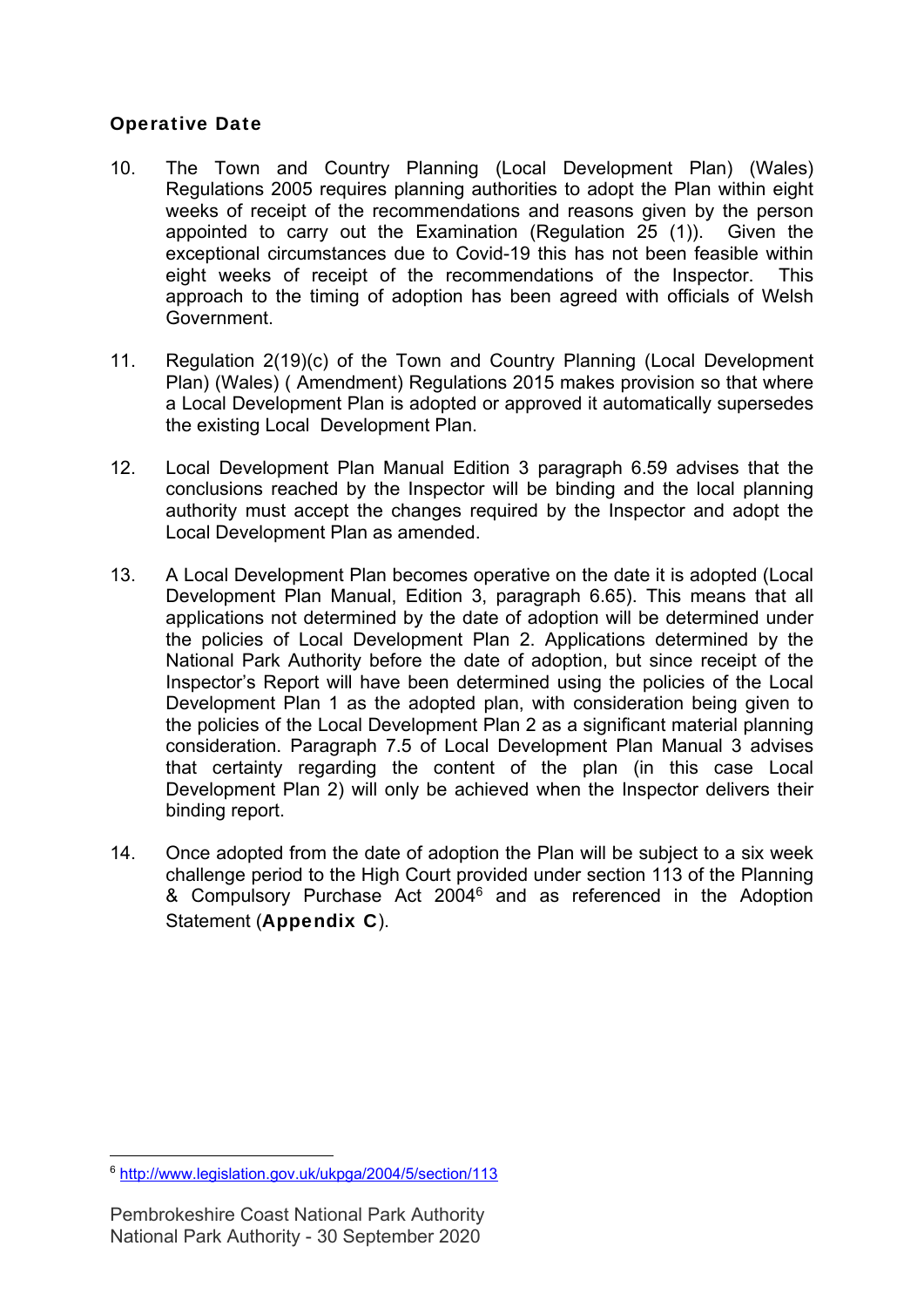# Supplementary Planning Guidance

- 15. Officers are currently drafting new supplementary planning guidance, and updating existing supplementary guidance to make it relevant to Local Development Plan 2. An indicative timetable for preparation is included as Appendix 2 to Local Development Plan 2. However, given the time it has taken to reach adoption the indicative timescales set out have been delayed.
- 16. At this Committee Members are being asked to:
	- a) Formally roll over some Supplementary Planning Guidance from the Local Development Plan 1 as an interim measure for development management purposes while new Supplementary Planning Guidance is being prepared. Updates in the Guidance are highlighted by using track changes in each of the supplementary planning guidance documents on the Authority's website.
	- b) Approve some draft Supplementary Planning Guidance for consultation.
	- c) Members are also asked to approve some draft Supplementary Planning Guidance for consultation but given the role the guidance played as evidence for the Examination Members are also asked for it to be used as an interim measure for development management purposes.

Further detail is provided in Appendix D.

17. Officers will report back on consultations and bring further reports to Members on supplementary planning guidance in due course.

## **Risk considerations**

18. Revising the Plan is a statutory requirement. The risks associated with preparing this Local Development Plan are set out in the Authority's Delivery Agreement. The risk that was not foreseen was Covid-19 which has caused difficulties procedurally with progressing the Local Development Plan to adoption. On the advice of Welsh Government letter of the  $7<sup>th</sup>$  of July 2020) the Delivery Agreement has been updated temporarily to take account of these exceptional circumstances. The Minister's letter has provided an 'opportunity' for the Authority to not comply with the requirements of the Community Involvement Scheme (part of the Delivery Agreement) because of Covid-19. This is only if the Authority can provide an alternative means of engagement and communicate these arrangements to all concerned. For this Authority this requires a temporary amendment to the Delivery Agreement to take account of public buildings not being open where members of the public could inspect documentation electronically or in paper format. Edits to the Delivery Agreement have been made and uploaded on the Authority's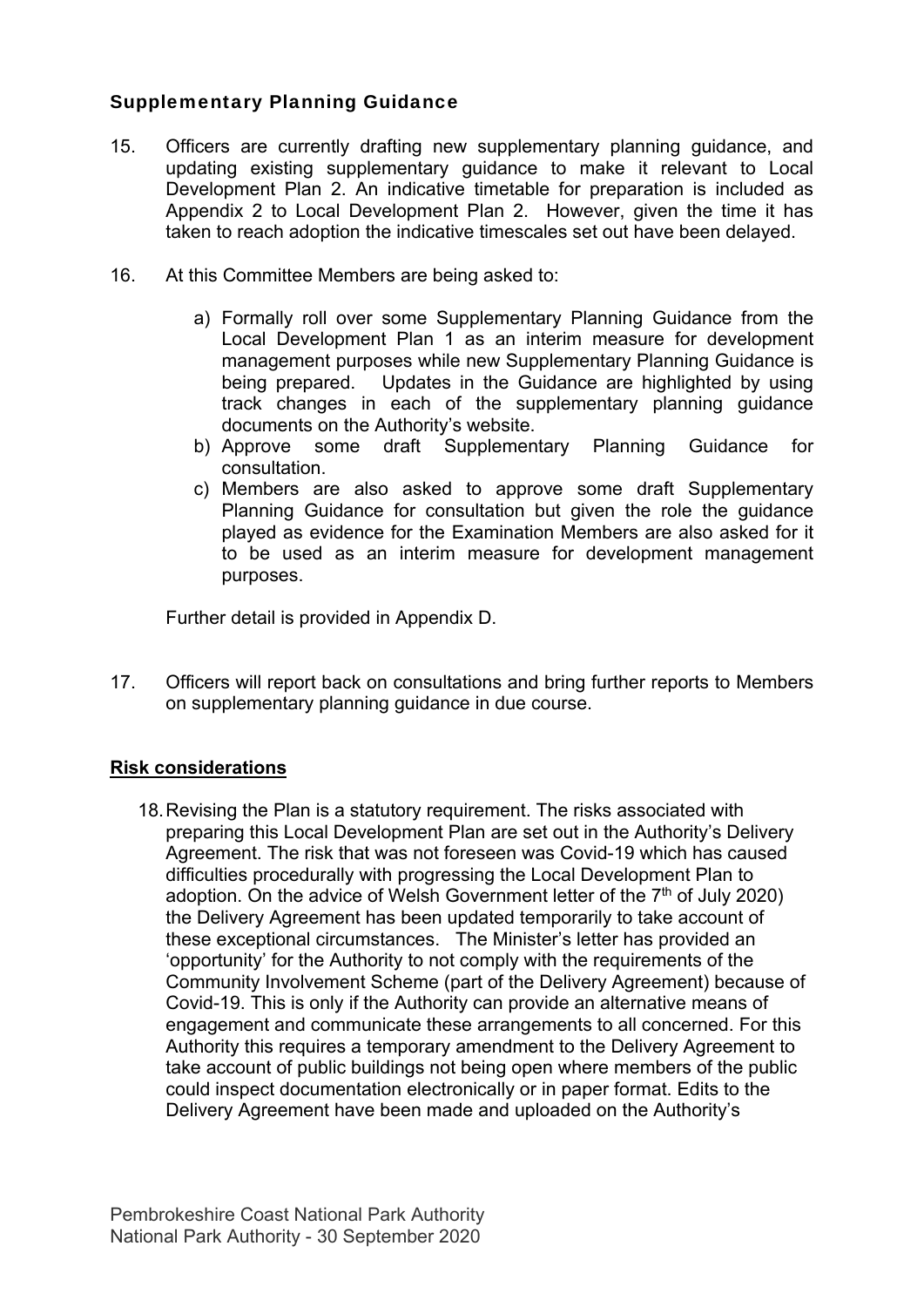website.<sup>7</sup> To provide alternative arrangements Officers have offered for individuals to make contact with us if they can't access documentation electronically. We can then organise a mail out of documentation (free of charge) when they ring through.

19. Officers have resent the 'Inspector's Report available' letter with the update to the Local Development Plan mailing list; re-inserted the public notice regarding the Inspector's Report availability with the update in the Pembrokeshire Herald; and put the updated Delivery Agreement on the website (we are not required to consult).

## **Financial considerations**

20. Local Development Plan replacement is budgeted for by the Authority.

## **Welsh Language considerations**

21. The publication and consultation exercises are carried out in accordance with the Welsh Language (Wales) Measure 2011 and the Welsh Language Standards Regulations (No.1) 2015. The impacts on the Welsh language also forms part of the appraisal process.

## **Human Rights considerations**

- 22. The planning system seeks to progress legitimate aims by managing the development and use of land in the public interest to contribute to achieving sustainable development. It reconciles the needs of development and conservation, securing economy, efficiency and amenity in the use of land, and protecting natural resources and the historic environment. Human rights under Articles 1 (right to peaceful enjoyment to property), 8 (right to respect for the home, private and family life) and 14 (right to equality), are the most relevant ones. Proportionality means that the measure which interferes with the right must strike a fair balance between the aim and the right which it interferes with.
- 23. The process for Local Development Plan preparation and its rigorous assessment procedures will support this approach.

## **Recommendations: Members are asked to:**

1

**1. Adopt the Pembrokeshire Coast National Park Local Development Plan 2 (see Appendix B), as amended in accordance with the Inspector's Binding Report8.** 

<sup>&</sup>lt;sup>7</sup> Delivery Agreement: https://www.pembrokeshirecoast.wales/planning/planning-<br>policy/local-development-plan-2/delivery-agreement/

policy.com as expressed as control planning/ and agreement 8 https://www.pembrokeshirecoast.wales/planning/planning-policy/localdevelopment-plan-2/local-development-plan-replacementstages/examination/inspectors-report/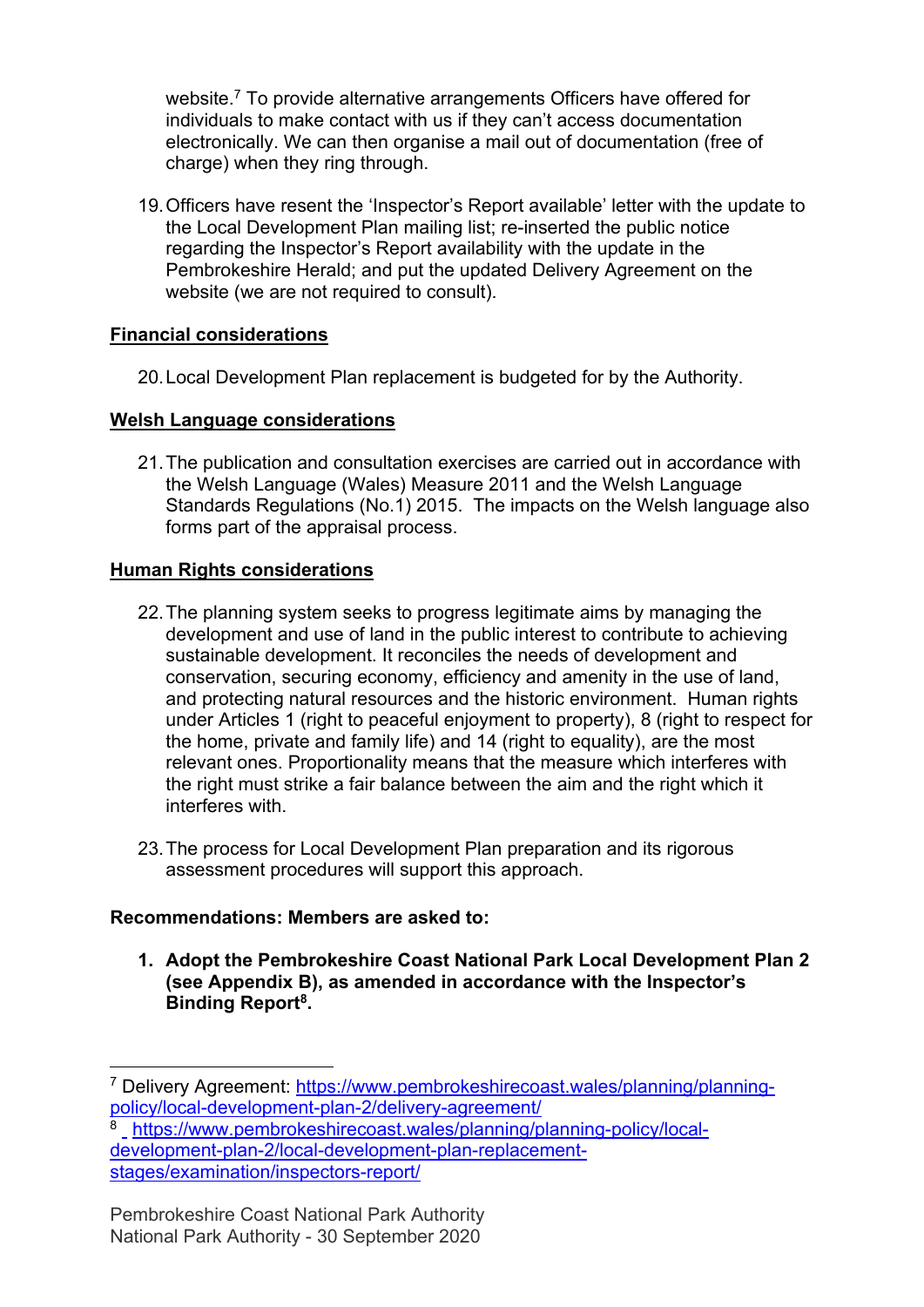- **2. Formally approve the operative date of the Pembrokeshire Coast**  National Park Local Development Plan 2 as the 30<sup>th</sup> September 2020. All **applications received from that date will be determined using the policies of the Local Development Plan 2.**
- **3. Authorise publication of the Local Development Plan 2 together with the Adoption Statement (Appendix C) and final Sustainability Appraisal / Strategic Environmental Assessment, the Habitats Regulations Assessment, Equalities Impact Assessment9 in accord with the Regulations and guidance.**
- **4. Authorise the Authority's Head of Park Direction to ensure compliance with the relevant regulations and guidance for Plan adoption.**
- **5. Formally approve:** 
	- **a. carrying over the supplementary planning guidance as listed in Appendix D and uploaded on our website 10 as interim supplementary planning guidance under the Pembrokeshire Coast National Park Local Development Plan 2 to be used for development management purposes.**
	- **b. Supplementary Planning Guidance as listed in Appendix D and uploaded on our website for consultation.**
	- **c. Using the Caravan, Camping and Chalet Development draft supplementary planning guidance as an interim measure for development management purposes while published for consultation.**
	- **d. Using the Renewable Energy draft supplementary planning guidance as an interim measure for development management purposes with the exception of advice for the Marloes and Mynydd Preseli Landscape Character Areas in relation to wind turbine development.**

## **Background documents**

## National

Welsh Government Local Development Manual August 2015 Planning Policy Wales Edition 9 November 2016 Welsh Statutory Instrument 2005 No. 2839 The Town & Country Planning (Local Development Plan) (Wales) Regulations 2005 Welsh Statutory Instrument 2015 No.1598 The Town & Country Planning (Local Development Plan) (Wales) (Amendment) Regulations 2015

# Local Development Plan 1

1 <sup>9</sup> https://www.pembrokeshirecoast.wales/planning/planning-policy/local-developmentplan-2/appraisal-processes/

<sup>10</sup> https://www.pembrokeshirecoast.wales/supplementary-planning-guidance-ldp2/

Pembrokeshire Coast National Park Authority National Park Authority - 30 September 2020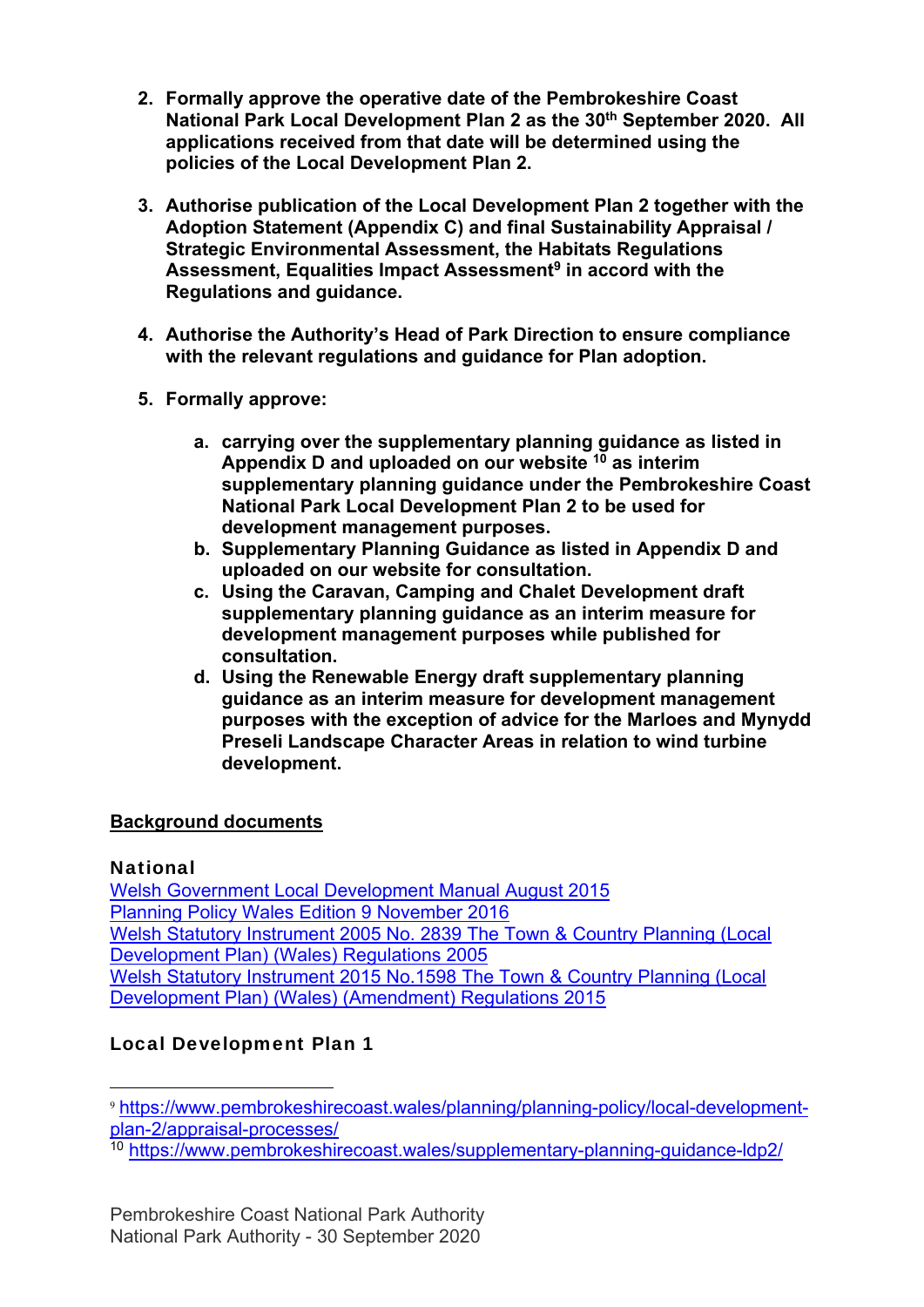## https://www.pembrokeshirecoast.wales/planning/planning-policy/local-developmentplan-1/

# Annual Monitoring Reports

https://www.pembrokeshirecoast.wales/planning/planning-policy/local-developmentplan-1/annual-monitoring-report/

# Local Development Plan 2 Preparation Stages

https://www.pembrokeshirecoast.wales/planning/planning-policy/local-developmentplan-2/local-development-plan-replacement-stages/

# Appraisals Webpage

https://www.pembrokeshirecoast.wales/planning/planning-policy/local-developmentplan-2/appraisal-processes/

Provides links to:

- The Sustainability Appraisal Report
- The Equalities Impact Assessment
- **The Habitats Regulations Assessment**

## Supplementary Planning Guidance

https://www.pembrokeshirecoast.wales/supplementary-planning-guidance-ldp2/

*(For further information please contact Martina Dunne, Head of Park Direction extension 4820.)*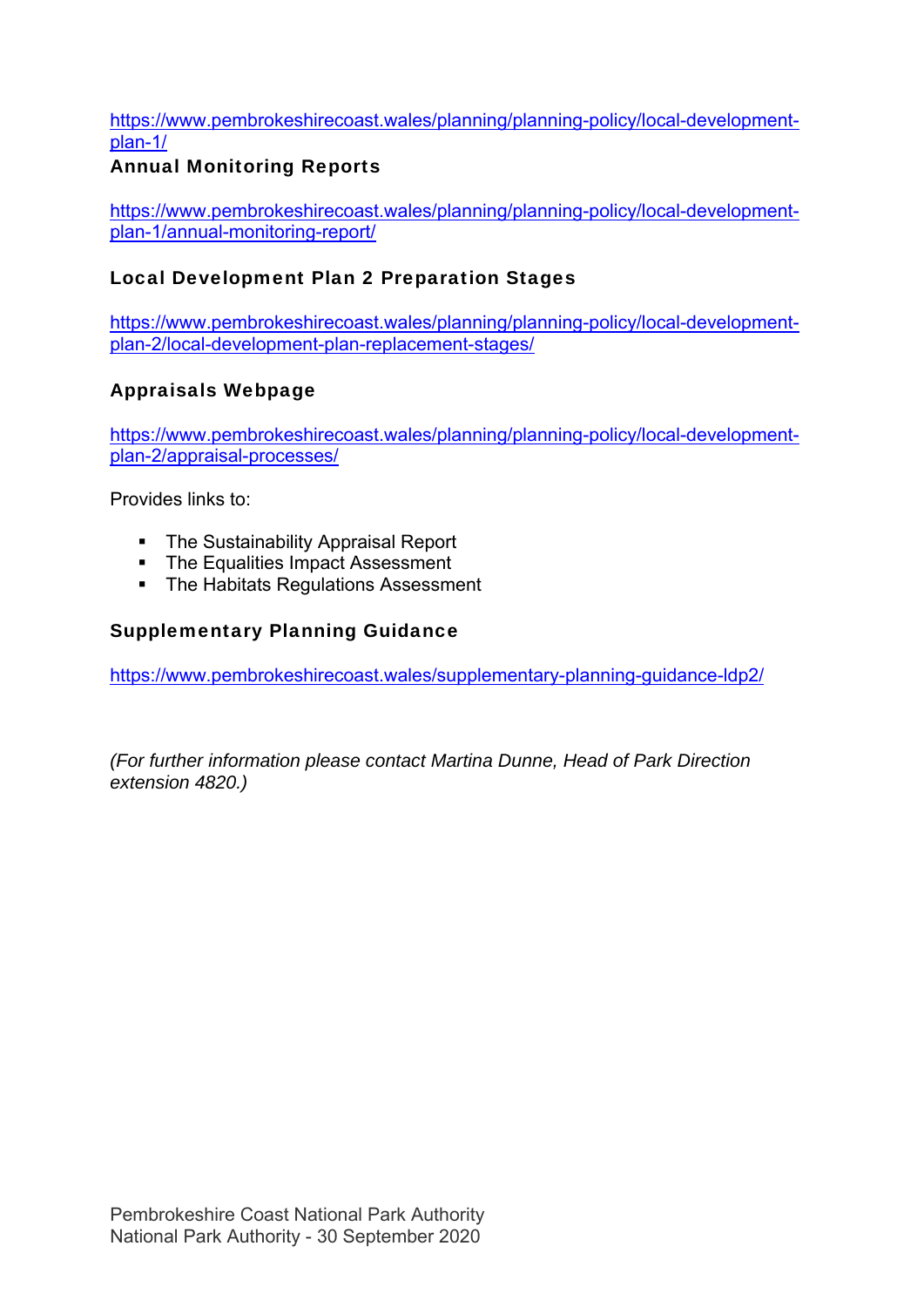# Non Technical Summary **Appendix A**

This report concludes that, subject to the recommended Matters Arising Changes (MACs) set out in Appendix A(to the Inspector's Report), the Replacement Pembrokeshire Coast National Park Authority Local Development Plan (LDP) provides an appropriate basis for the planning of the National Park up to 2031. The National Park Authority has sufficient evidence to support the strategy and has shown that it has a realistic prospect of being delivered.

 A number of changes are needed to meet legal and statutory requirements and to ensure that the Plan is sound. These do not alter the thrust of the National Park Authority's overall strategy and do not undermine the Sustainability Appraisal carried out by the National Park Authority. The main changes are summarised as:

 • The amendment of the reasoned justification to ensure that the strategy arising from the key issues, vision and objectives is coherently expressed;

• The revision of (Strategy) Policy 7 to clarify the types of development that are acceptable in the countryside;

• An increase in the amount of new market housing to be built over the Plan period; and clarification of where new market and affordable housing development can take place within the National Park through the provision of a new housing management policy;

• An uplift in the target for affordable housing to be built over the Plan period; the inclusion of a new rural exceptions policy; and amendments to the reasoned justification to provide support for the development of affordable housing led schemes in appropriate locations in the National Park;

• The identification of additional areas of open space in Tenby;

• The revision of policies in relation to the management of biodiversity to ensure that they provide a robust and coherent framework, and accord with the requirements of national policy;

• The deletion of policies in relation to the historic environment and one planet development, to ensure compliance with national policy;

• Amendments to the Proposals Map to include relevant policy designations; and

• Revisions to other policies, the reasoned justification and the monitoring framework to align with national policy and guidance and/or evidence.

Almost all of the recommended changes have been put forward by the National Park Authority in response to matters discussed during the examination. With the recommended changes the Plan satisfies the requirements of section 64(5) of the 2004 Act and meets the tests of soundness included in the Welsh Government's Development Plans Manual Edition 3, March 2020.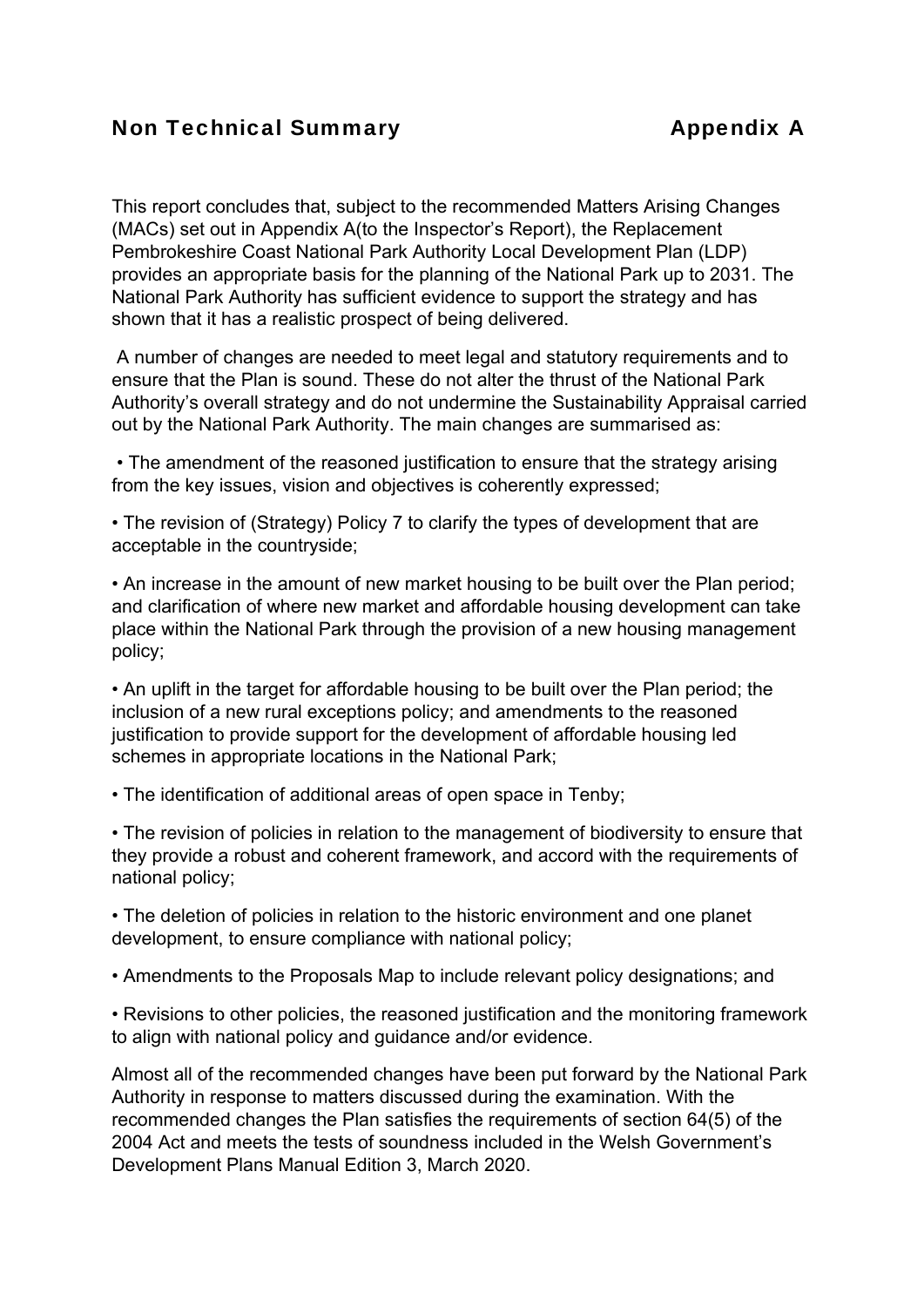#### **Pembrokeshire Coast National Park Local Development Plan 2**

#### *Planning and Compulsory Purchase Act 2004 The Town and Country Planning (Local Development Plan) (Wales) Regulations 2005, (Regulation 25) as amended by the Town and Country Planning (Local Development Plan) (Wales) (Amendment) Regulations 2015 The Environmental Assessment of Plans and Programmes (Wales) Regulations 2004, (Regulation 16)*

#### **ADOPTION NOTICE**

The Pembrokeshire Coast National Park Authority adopted the Pembrokeshire Coast National Park Local Development Plan 2 on 30<sup>th</sup> September 2020. The Local Development Plan 2 became operative on its adoption.

The Pembrokeshire Coast National Park Local Development Plan 2 is the planning policy document for the Pembrokeshire Coast National Park. It sets out key policies and land allocations that will shape the future of the National Park and guide development needs up to 2031. It replaces the Pembrokeshire Coast National Park Local Development Plan 1.

Copies of Local Development Plan 2, including its Proposals Map, and the Adoption Statement are available for public inspection free of charge at either:

- the National Park Authority Head Office, Pembrokeshire Coast National Park Authority, Llanion Park, Pembroke Dock, Pembrokeshire, SA72 6DY. Opening Hours: Monday to Thursday 9am to 5pm and on Fridays between 9am and 4.30pm.
- or Oriel y Parc Visitors Centre, St Davids, Haverfordwest, Pembrokeshire, SA62 6NW, during normal opening hours (when open to the public again).

It is also available on the Authority's website at: [https://www.pembrokeshirecoast.wales](https://www.pembrokeshirecoast.wales/) and public libraries with publically accessible computers during their normal opening hours (when open to the public again).

Alongside the adopted Plan, the following documents have been published and are also available on the Authority's website:

- Adoption Statement (this document)
- Final Sustainability Appraisal/Report (incorporating the Environmental Report)
- **Habitats Regulations Assessment**
- The Equalities Impact Assessment
- The Inspector's Report
- The Consultation Report

Any person aggrieved by the Local Development Plan who desires to question its validity on the ground that it is not within the powers conferred by Part 6 of the Planning and Compulsory Purchase Act 2004, or that any requirement of that Act or any regulation made under it has not been complied with in relation to the adoption of the Local Development Plan, may, within six weeks from the 30<sup>th</sup> September 2020, make an application to the High Court under Section 113 of the 2004 Act.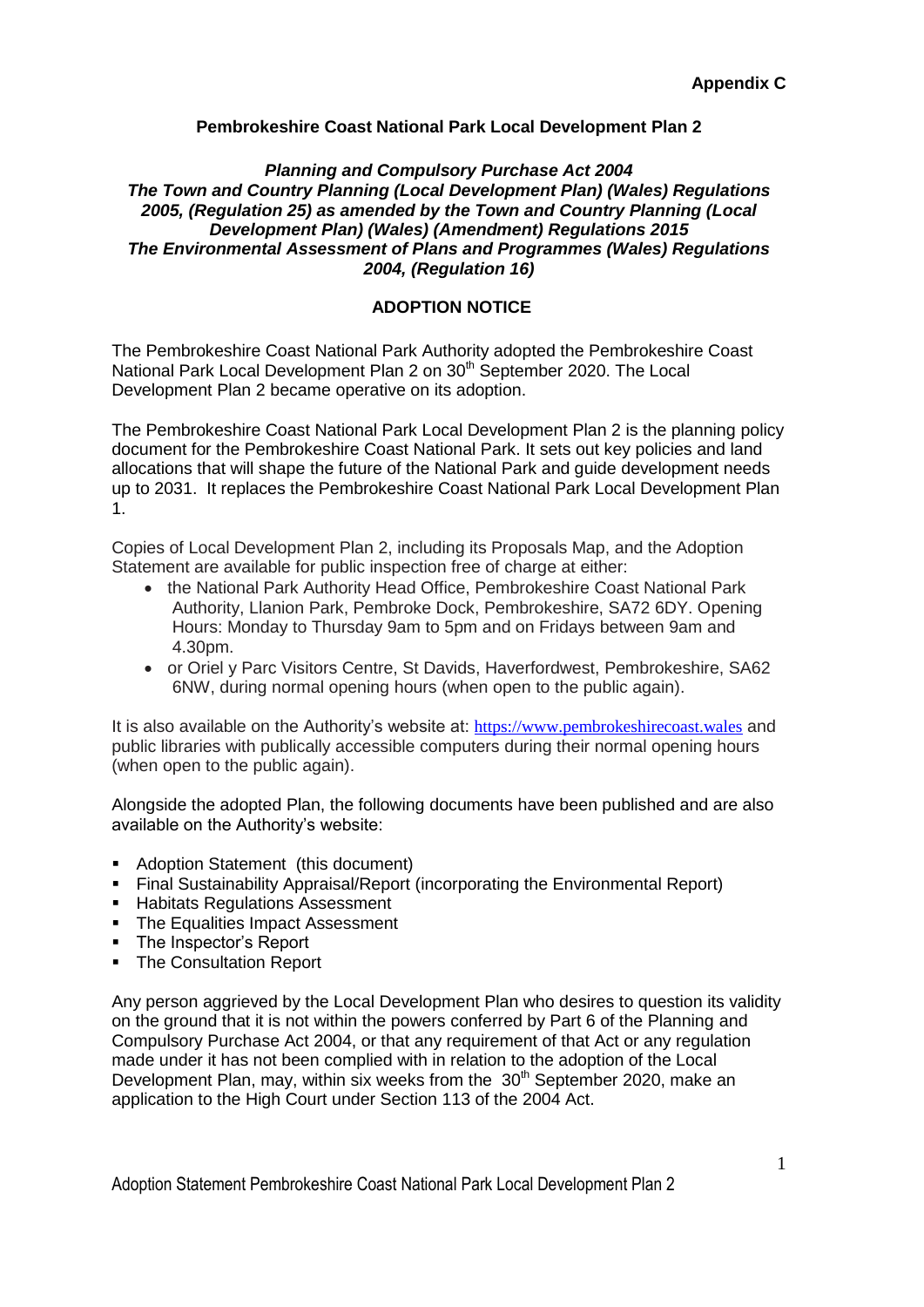#### Statement of Sustainability

- 1. Local Planning Authorities are required to undertake a Sustainability Appraisal (SA) during the preparation of Local Development Plans to assess their sustainability and likely effect on the environment. This is to ensure that the Plan contributes towards the goal of sustainable development. The SA incorporates the requirements of Strategic Environmental Assessment (SEA) and has been undertaken as required by European Directives and United Kingdom legislation.
- 2. The SA is an iterative process. During January 2016 a Scoping report was published. The Scoping exercise was undertaken to ensure that the Sustainability Appraisal covered the sustainability issues facing the Park and its people, as relevant to land use planning. A Final Sustainability Appraisal Report is available with its accompanying appendices, addendum and conversion chart alongside the adopted Local Development Plan.
- 3. Local Development Plan 2 has been prepared in accordance with the Statutory Purposes of National Parks in England and Wales. This states that 'Development within or impacting on the National Park must be compatible with a) the conservation or enhancement of the natural beauty, wildlife and cultural heritage of the Park, and b) the public understanding and enjoyment of those qualities. In determining proposals, due regard will be paid to the need to foster the economic and social well-being of the local communities within the Park provided this is compatible with the statutory National Park purposes embodied in the foregoing considerations'. These purposes are reflected in the objectives for the Plan, of which nine are directly concerned with environmental protection and enhancement and therefore ensure that environmental considerations are integrated into the Plan.

## The Vision

<u>.</u>

4. The Vision of the Plan has evolved throughout the development of the first Local Development Plan and the first and second Management Plan and the Sustainability Appraisal has played a part in this process.<sup>1</sup>

## Preferred Strategy

- 5. The Preferred Strategy Stage for the Replacement Local Development Plan centred around refining the policy options and policy base that had already been developed under Local Development Plan 1. The Sustainability Appraisal has helped in the selection of policy options and refinement of draft policies. A number of changes were incorporated into the Preferred Strategy, further details of which can be found in the Replacement Preferred Strategy Sustainability Appraisal Report (May 2017) $<sup>2</sup>$ .</sup>
- 6. A number of comments were made during the consultation on the Sustainability Appraisal of the Preferred Strategy which informed the Sustainability Appraisal of

<sup>1</sup> p32 of the Sustainability Appraisal of the Local Development Plan Preferred Strategy [https://www.pembrokeshirecoast.wales/planning/planning-policy/local](https://www.pembrokeshirecoast.wales/planning/planning-policy/local-development-plan-2/appraisal-processes/)[development-plan-2/appraisal-processes/](https://www.pembrokeshirecoast.wales/planning/planning-policy/local-development-plan-2/appraisal-processes/)

<sup>&</sup>lt;sup>2</sup> Pages 38- 83 Replacement Preferred Strategy Sustainability Appraisal Report (May 2017) [https://www.pembrokeshirecoast.wales/planning/planning-policy/local](https://www.pembrokeshirecoast.wales/planning/planning-policy/local-development-plan-2/appraisal-processes/)[development-plan-2/appraisal-processes/](https://www.pembrokeshirecoast.wales/planning/planning-policy/local-development-plan-2/appraisal-processes/)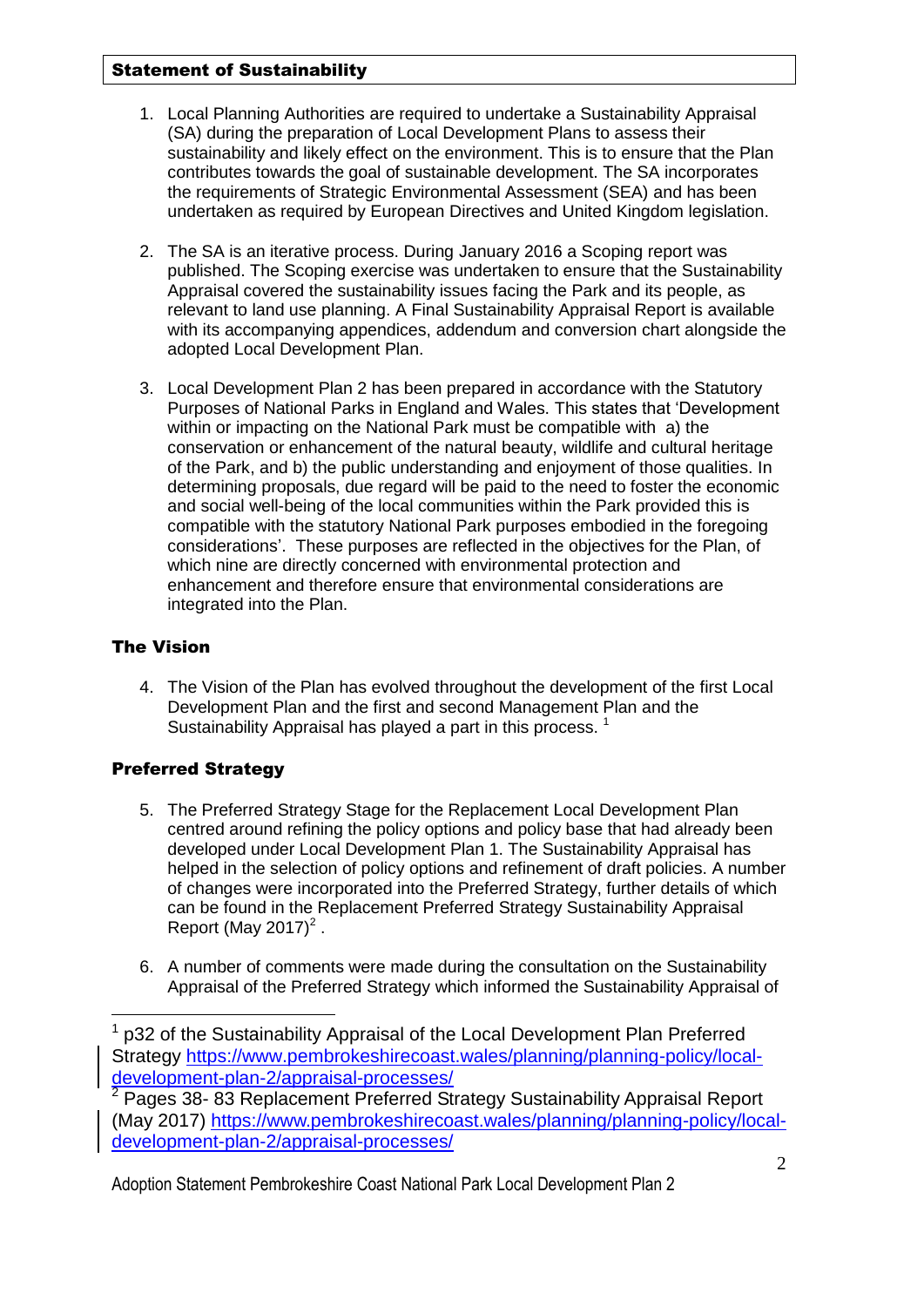the Deposit Plan<sup>3</sup>, Though many of these resulted in elaboration and/or clarification of the arguments supporting the conclusions of the Sustainability Appraisal these did not alter its conclusions or have implications for the Plan itself, with the exception of the suggestion of an additional option to consider for housing/affordable housing regarding second homes. The results of this option's assessment can be seen in the deposit plan sustainability appraisal.

## Deposit Plan

- 7. At Deposit stage amendments were made to the Policies, none of which altered their assessments against the Sustainability Appraisal framework<sup>4</sup>.
- 8. Comments were made during the consultation on the Sustainability Appraisal of the Deposit Plan on sites allocated for development and those that were filtered out during the candidate site process. All of these comments were considered but did not alter our assessments or conclusions.
- 9. One response was received concerning the appraisal of the Plan's Policies, this comment was considered but did not alter our assessments or conclusions.

## Development Allocations

10. Part of the evaluation framework for potential development allocation sites was the assessment of the sites against sustainability objectives. Potential development allocations were assessed through a four stage process<sup>5</sup>. Sustainability Appraisal was the third stage of this process. A total of 152 sites were submitted through the candidate site process, 28 were considered for allocation of these 16 were chosen and 12 were considered unacceptable with the benefit of sustainability appraisal.

## Focussed Changes

11. The Focussed Changes proposed included a sustainability appraisal commentary<sup>6</sup> setting out the effect of each of the proposed adaptations to the Deposit Plan on the Local Development Plan's overall sustainability. No comments were received during the Focussed Changes consultation that led to a revision of the Sustainability Appraisal.

<sup>3</sup> Report of consultations

<u>.</u>

[https://www.pembrokeshirecoast.wales/planning/planning-policy/local](https://www.pembrokeshirecoast.wales/planning/planning-policy/local-development-plan-2/local-development-plan-replacement-stages/submission/consultation-report/)[development-plan-2/local-development-plan-replacement](https://www.pembrokeshirecoast.wales/planning/planning-policy/local-development-plan-2/local-development-plan-replacement-stages/submission/consultation-report/)[stages/submission/consultation-report/](https://www.pembrokeshirecoast.wales/planning/planning-policy/local-development-plan-2/local-development-plan-replacement-stages/submission/consultation-report/)

<sup>4</sup> Local Development Plan 2 – Consultation report [https://www.pembrokeshirecoast.wales/wp-content/uploads/2019/12/Consultation-](https://www.pembrokeshirecoast.wales/wp-content/uploads/2019/12/Consultation-Report-with-Responses-and-FC.pdf)[Report-with-Responses-and-FC.pdf](https://www.pembrokeshirecoast.wales/wp-content/uploads/2019/12/Consultation-Report-with-Responses-and-FC.pdf)

<sup>5</sup> Candidate Site Assessment Methodology Background Paper [https://www.pembrokeshirecoast.wales/wp-content/uploads/2019/12/Candidate-](https://www.pembrokeshirecoast.wales/wp-content/uploads/2019/12/Candidate-Sites-Methodology-Background-Paper.pdf)[Sites-Methodology-Background-Paper.pdf](https://www.pembrokeshirecoast.wales/wp-content/uploads/2019/12/Candidate-Sites-Methodology-Background-Paper.pdf)

<sup>6</sup> Focussed Changes [https://www.pembrokeshirecoast.wales/wp](https://www.pembrokeshirecoast.wales/wp-content/uploads/2019/12/FocussedChangesCompleteEng19-11-18.pdf)[content/uploads/2019/12/FocussedChangesCompleteEng19-11-18.pdf](https://www.pembrokeshirecoast.wales/wp-content/uploads/2019/12/FocussedChangesCompleteEng19-11-18.pdf)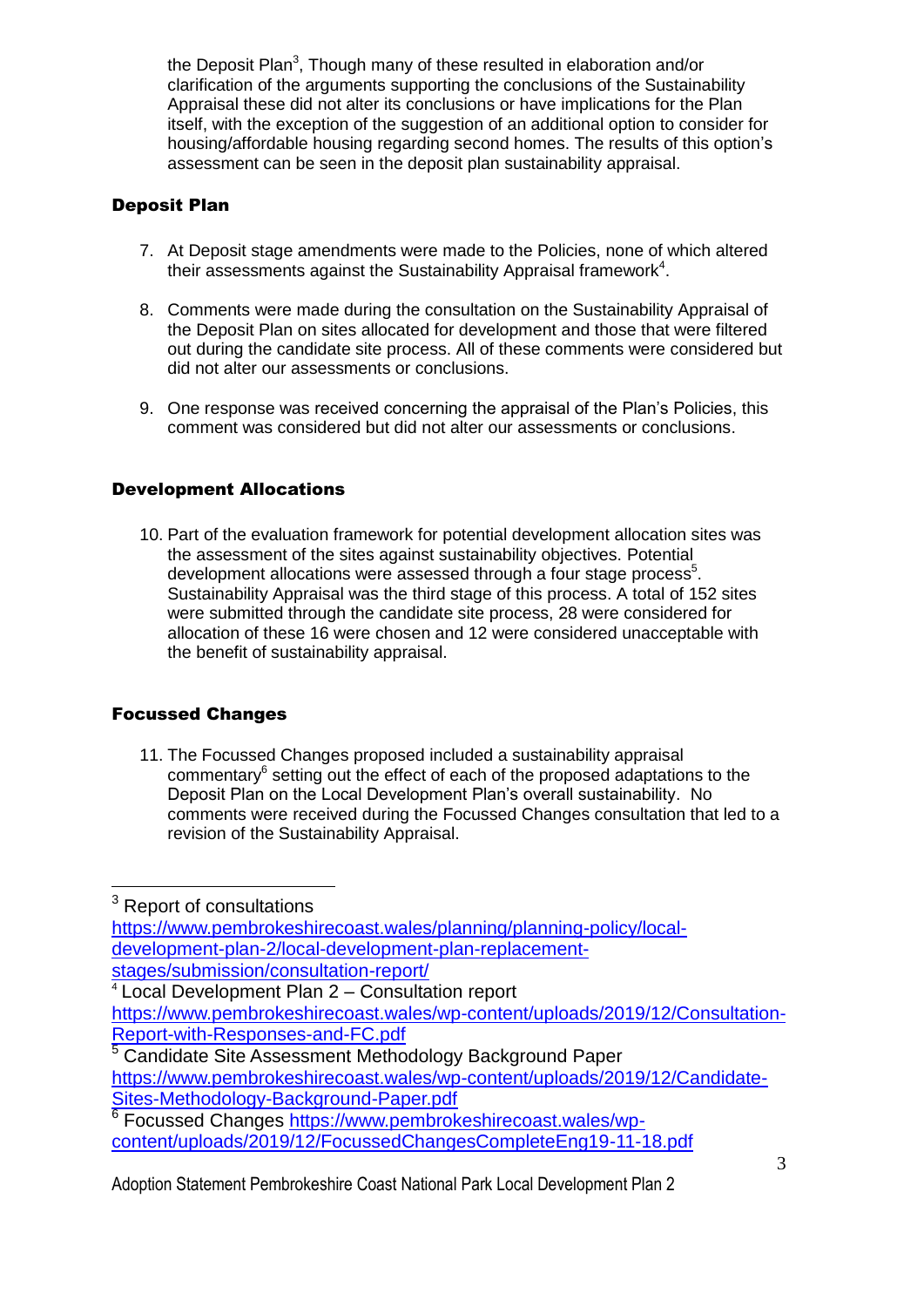#### Matters Arising Changes

- 12. Matters Arising Changes are a product of Examination hearings. In many cases the Matters Arising Changes were clarifications and updates that did not affect the Sustainability Appraisal assessments or recommendations; for example references to Planning Policy Wales 10.
- 13. The Matters Arising Changes also included policy rationalisations, deletions and new policy. These were screened for likely significant effect against the Sustainability Appraisal/Strategic Environmental Assessment framework, as set out in the addendum to the Deposit Replacement Local Development Plan Sustainability Environmental Report.<sup>7</sup>
- 14. During the screening of the Matters Arising Changes it was considered that two changes required further assessment. These were Policy 7(a) sensitive infilling and rounding off was removed and an additional policy on Affordable Housing Exception Sites was added. Neither change was substantive enough to change the overall Sustainability Appraisal of the Plan.
- 15. Additionally, potential indicators were added to the Monitoring chapter of the Sustainability Appraisal along with an amendment to the issues table. Again, these changes did not result in any changes to the overall Sustainability Appraisal of the Plan.

## Inspector's Report

16. The Inspector's Report on the Examination into the Local Development Plan confirms that the Sustainability Appraisal including Strategic Environmental Assessment was undertaken and that the Focussed Changes and Matters Arising Changes document also set out the effect of each of the proposed adaptations to the Deposit Plan on the Local Development Plan's overall sustainability. She confirmed her satisfaction that the procedural tests have been met. $8$ 

## Sustainability Issues Conclusions

17. Sustainability has been integrated into the Local Development Plan generally. A set of objectives flow from the vision and include a spatial strategy minimising the need to travel; improving energy conservation, efficiency and contributing to national renewable energy targets; directing development away from flood risk areas; encouraging sustainable building; conserving and enhancing biodiversity; landscape and the historic environment; and sustaining the local economy. The policies of the Local Development Plan apply the vision and objectives and ensure that Sustainability Appraisal considerations have been integrated into the Plan through specific policies, including the Protection of Biodiversity, Recycled, Secondary and Waste Materials, on reusing and recycling building materials, Composting, Sustainable Building, Minimising Waste, Surface Water Drainage,

<u>.</u>  $7$  Addendum to the Sustainability Report October 2019 [https://www.pembrokeshirecoast.wales/wp-content/uploads/2020/02/Exam137-](https://www.pembrokeshirecoast.wales/wp-content/uploads/2020/02/Exam137-Draft-SA-Addendum_Table_refactor_part4.pdf) [Draft-SA-Addendum\\_Table\\_refactor\\_part4.pdf](https://www.pembrokeshirecoast.wales/wp-content/uploads/2020/02/Exam137-Draft-SA-Addendum_Table_refactor_part4.pdf) <sup>8</sup> See Inspector's Report : [https://www.pembrokeshirecoast.wales/wp-](https://www.pembrokeshirecoast.wales/wp-content/uploads/2020/05/2020-05-13-PCNPA-RLDP-Inspectors-Report-Eng.pdf)

[content/uploads/2020/05/2020-05-13-PCNPA-RLDP-Inspectors-Report-Eng.pdf](https://www.pembrokeshirecoast.wales/wp-content/uploads/2020/05/2020-05-13-PCNPA-RLDP-Inspectors-Report-Eng.pdf)

Adoption Statement Pembrokeshire Coast National Park Local Development Plan 2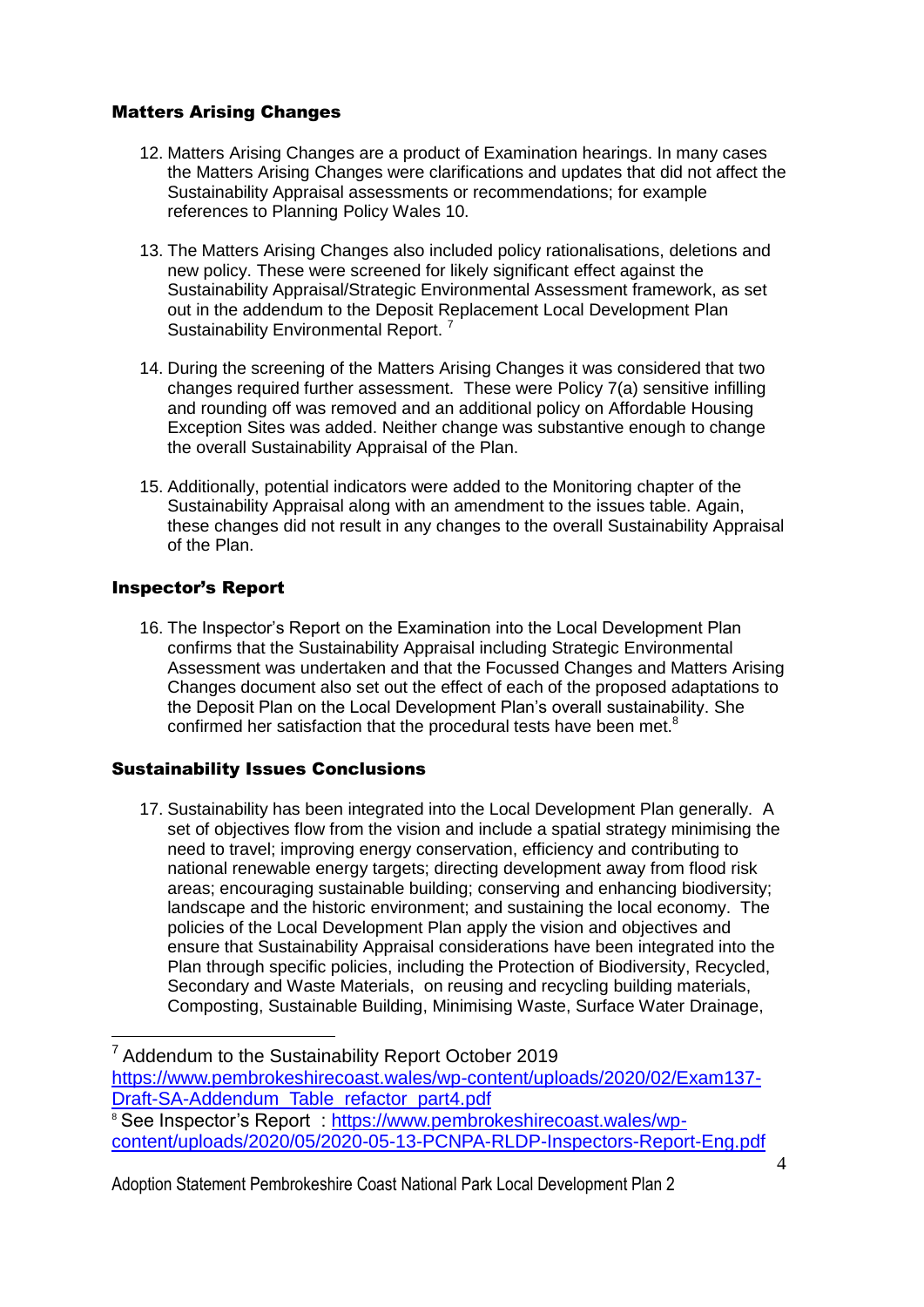encouraging sustainable drainage systems, Renewable Energy, Flooding and Coastal Inundation and Sustainable Transport for example.

18. The findings of the Sustainability Appraisal have been taken into account in the formulation of the Local Development Plan vision, objectives and policies and have been used to test the sustainability of the Plan. Opportunities to improve the sustainability of the Plan through the Sustainability Appraisal and in response to consultations have also been taken. More detail about these can be found in the Sustainability Appraisal Report and include the spatial strategy, scale of growth, waste management, sustainable design, visitor economy, employment, affordable housing and special qualities for example.

#### Monitoring the Plan

19. The measures to be used to monitor the environmental and sustainability implications are included in Section 6 of the Sustainability Appraisal. The results of monitoring these indicators will be included as part of the Annual Monitoring Report for the Local Development Plan to be published annually. The first Annual Monitoring Report will be published for submission to Welsh Government by the end of October 2022.

#### Habitats Regulations Assessment

- 20.A Shadow Habitats Regulations Assessment subjected the Local Development Plan to screening under the Habitats Regulations. All 61 policies in the Deposit Plan were considered in respect of the potential for likely significant effects upon any European site from the document, either alone or in combination with other plans and projects.
- 21.Following the initial screening exercise, 6 policies and 6 potential housing allocations were identified as having a likely significant effect. Mitigation measures, in the form of suggested case-specific policy restrictions or caveats, were identified in respect of all twelve of these Plan elements as part of an appropriate assessment.
- 22.The recommended mitigation measures were all accepted and the Plan amended accordingly, enabling the conclusion to be drawn that the Local Development Plan would have no adverse effect on the integrity of any European sites.

#### People Over Wind

<u>.</u>

23.The Shadow Habitats Regulations Assessment was originally finalised in February 2018. In April 2018, prior to publication of the Deposit Local Development Plan, the Court of Justice of the European Union handed down their judgment in the case of *People Over Wind<sup>9</sup>* . Prior to the ruling it had been established practice that competent authorities should take account of mitigation measures which had been incorporated into a plan or project when deciding whether it would have a likely significant effect. The

<sup>9</sup> C-323/17 People Over Wind and Peter Sweetman v Coillte Teoranta

Adoption Statement Pembrokeshire Coast National Park Local Development Plan 2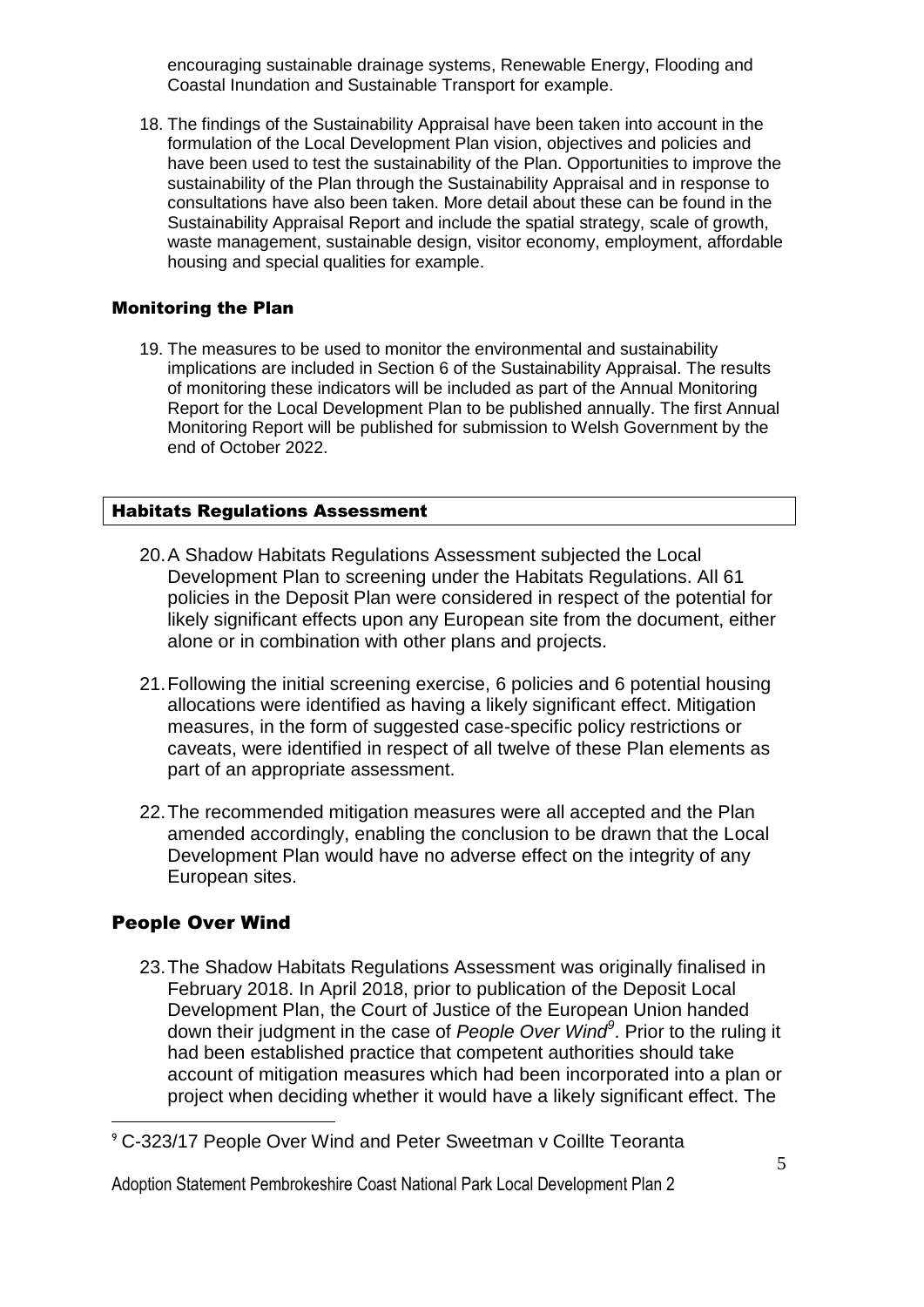court ruled that this was incorrect and that it was not appropriate, at the screening stage, to take account of measures intended to avoid or reduce harmful effects on a European site.

24.In September 2018 the Shadow Habitats Regulations Assessment record was updated to take account of this ruling.

## Focussed Changes

- 25.Focussed Changes set out the proposed changes to the Deposit Plan and were published for consultation for an eight week period ending on the 15th February 2019. No issues arose in terms of these changes proposed.
- 26.No comments were received during the Focussed Changes consultation that required a revision of the Shadow Habitats Regulations Assessment.

## Matters Arising Changes

- 27.Matters Arising Changes result from examination hearings. In many cases the Matters Arising Changes were clarifications and updates do not affect the efficacy of the Habitats Regulations Assessment recommendations; for example, cross-references to Policy 10 Sites and Species of European Importance, remain.
- 28.The Matters Arising Changes also included a number of policy rationalisations, including policy deletions (with or without replacements) and new policy. These were screened for likely effect, as set out in an addendum to the Shadow Habitats Regulations Assessment. In all cases where relevant the quantum of development, as assessed within the Shadow Habitats Regulations Assessment September 2018, remains unchanged. Sites with existing planning permissions carry forward from the first Local Development Plan (to 2021), which was itself subject to Habitats Regulations Assessment, or have been screened / assessed in terms of likely significant effect at the project level.
- 29.None of the proposed Matters Arising Changes were considered to result in any likely significant effects on European protected sites, nor in any residual effects. No further assessment in combination with other plans or projects was considered necessary.

#### Equalities Impact Assessment

30.Local Development Plan 2 was subject to an Equality Impact Assessment which screened all policies against potential impact on protected characteristics under the Equality 2010. The Authority considered relevant evidence in order to understand the likely or actual effect of policies and practices on protected groups. This included ensuring Local Development Plan policies do not unlawfully discriminate, identifying any adverse

Adoption Statement Pembrokeshire Coast National Park Local Development Plan 2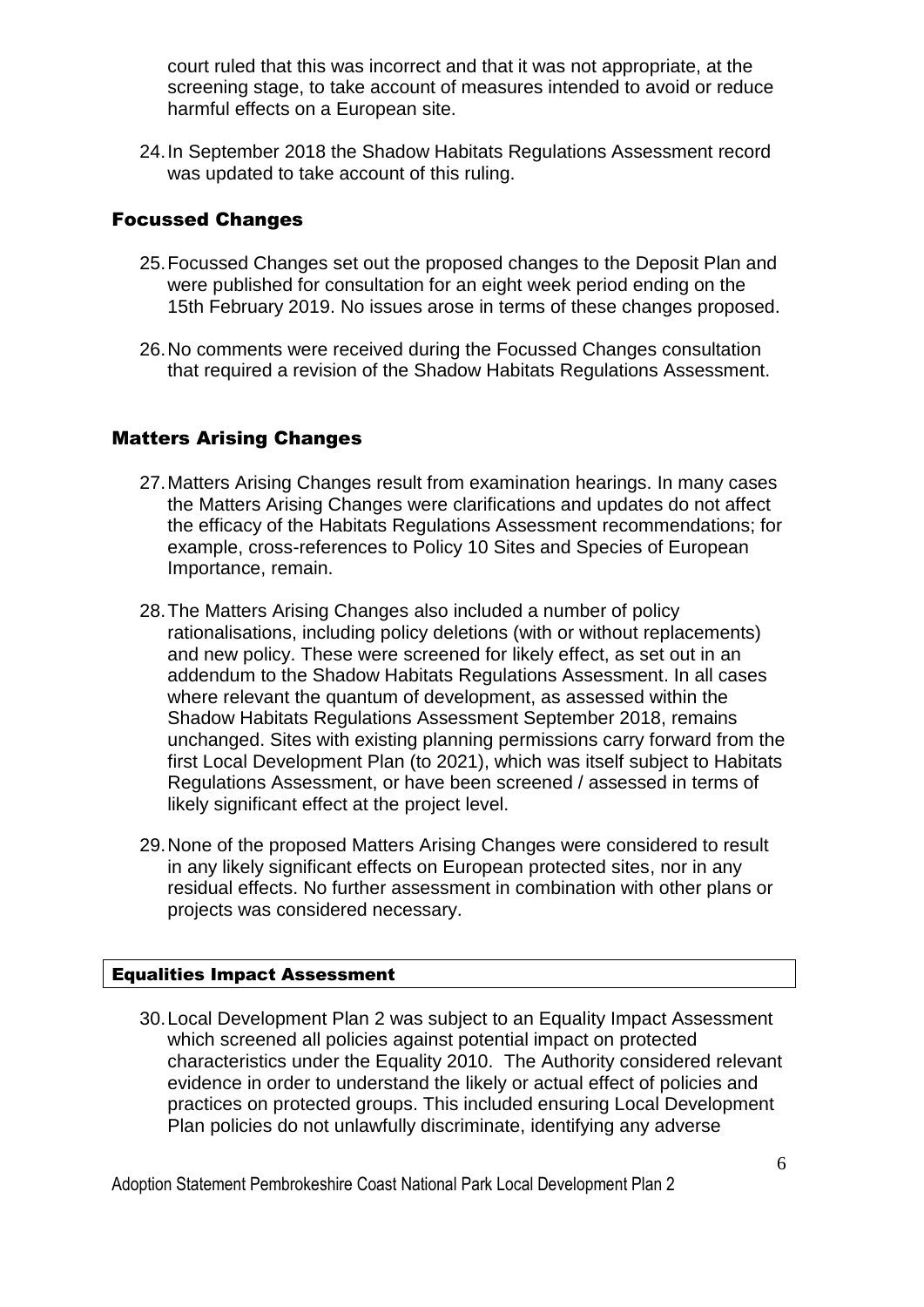impacts on protected groups, considering how the policy or practice could better advance equality of opportunity and considering whether the policy will affect relations between different groups. Where negative impacts where identified mitigating action or explanatory information was provided. In terms of demonstrating 'due regard' the assessment has been considered at different stages by Officers and Members in terms of the Preferred Strategy, consultation for the Local Development Deposit Plan and Focussed Changes. The Matters Arising Changes were screened for equality impacts, none of the proposed Matters Arising Changes were considered to result in any negative equality impacts for people with protected characteristics under the Equality Act 2010 and no further assessment was considered necessary.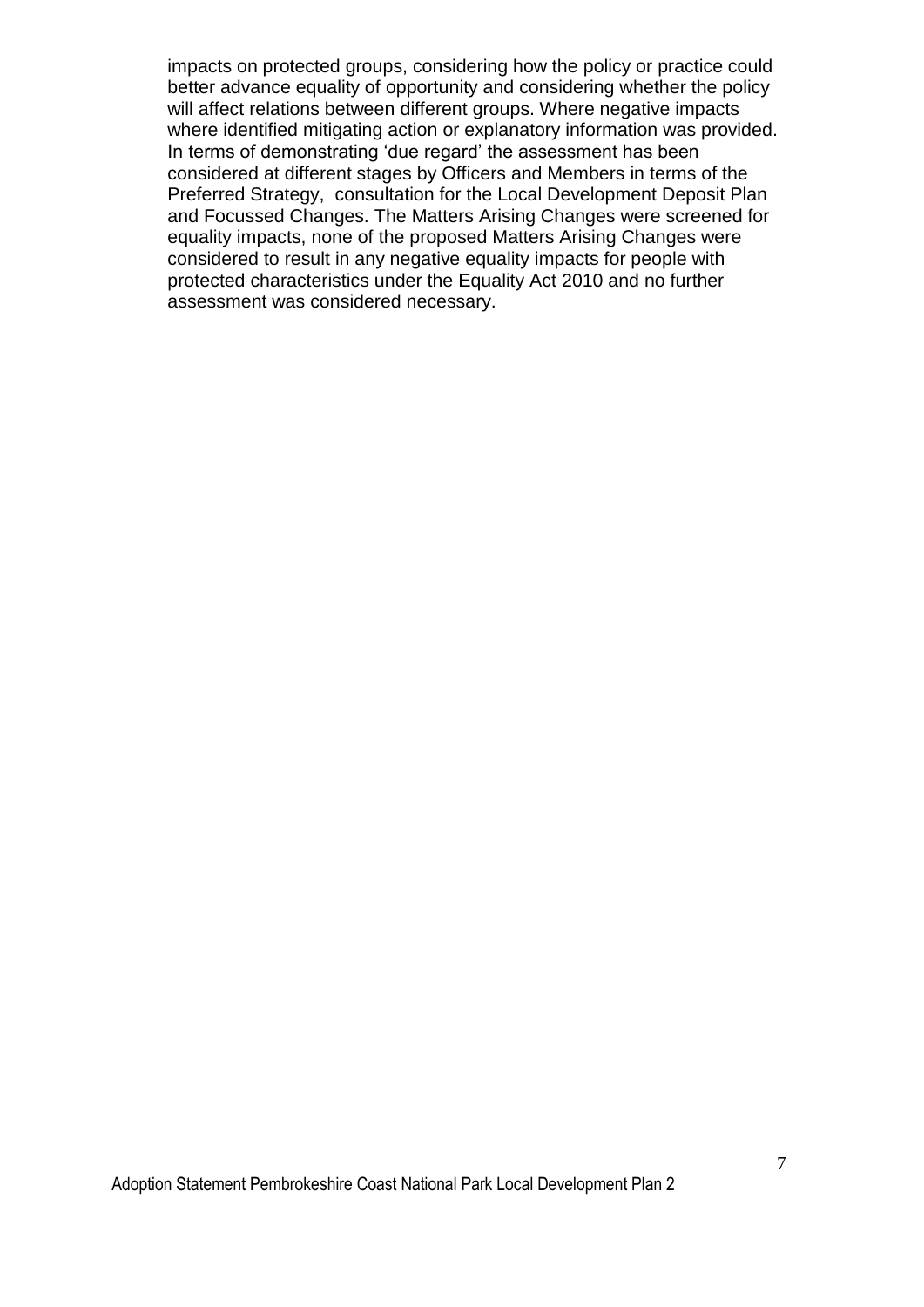# Appendix D to Local Development Plan 2 Adoption Committee Report

| <b>Guidance</b>                                                                                                                                                    |                                                                                                                                                |  |  |
|--------------------------------------------------------------------------------------------------------------------------------------------------------------------|------------------------------------------------------------------------------------------------------------------------------------------------|--|--|
| <b>Affordable Housing</b><br><b>Use alongside Local</b>                                                                                                            |                                                                                                                                                |  |  |
|                                                                                                                                                                    | <b>Development Plan 2</b>                                                                                                                      |  |  |
|                                                                                                                                                                    | (interim)                                                                                                                                      |  |  |
|                                                                                                                                                                    | Affordable Housing: As an interim measure the 'old' Local Development Plan 1                                                                   |  |  |
| Supplementary Planning Guidance is updated.                                                                                                                        |                                                                                                                                                |  |  |
| In due course there will be a draft Local Development Plan 2 Supplementary<br>Planning Guidance prepared with Pembrokeshire County Council for you to<br>consider. |                                                                                                                                                |  |  |
| The changes to note are:                                                                                                                                           |                                                                                                                                                |  |  |
|                                                                                                                                                                    | 1. Planning Policy Wales' references have been updated to Edition 10.                                                                          |  |  |
|                                                                                                                                                                    | 2. Local Housing Market Assessment - latest referenced.                                                                                        |  |  |
|                                                                                                                                                                    | 3. Transfer of social rented housing to a Registered Social Landlord. There is a                                                               |  |  |
|                                                                                                                                                                    | reduction in amount received to 42% of Acceptable Cost Guidelines prices.<br>This is the basis on which the affordable housing policy of Local |  |  |
| Development Plan 2 was agreed.                                                                                                                                     |                                                                                                                                                |  |  |
|                                                                                                                                                                    | 4. Reference to the new Local Development Plan policy on Affordable Housing                                                                    |  |  |
| Exceptions Sites included.                                                                                                                                         |                                                                                                                                                |  |  |
|                                                                                                                                                                    | 5. Allocations and Large Sites Policy 48 referred to – includes a changed list of                                                              |  |  |
| sites.                                                                                                                                                             |                                                                                                                                                |  |  |
| area requirements referred to.                                                                                                                                     | 6. New Policy 49 Affordable Housing and Table 9 affordable housing market                                                                      |  |  |
|                                                                                                                                                                    | 7. Affordable Housing contribution rate per square metre carried over from                                                                     |  |  |
| Supplementary Planning Guidance 1.                                                                                                                                 |                                                                                                                                                |  |  |
|                                                                                                                                                                    | 8. Affordable Housing Submarket Areas now shown on the Proposals Map.                                                                          |  |  |
|                                                                                                                                                                    | 9. Reduced emphasis on re-negotiation of viability as it is a new Plan - para                                                                  |  |  |
|                                                                                                                                                                    | 4.2.21 of Planning Policy Wales 10: 'Where up-to-date development plan                                                                         |  |  |
|                                                                                                                                                                    | policies have set out the community benefits expected from development<br>planning applications which comply with them should be assumed to be |  |  |
|                                                                                                                                                                    | viable and it should not be necessary for viability issues to be considered                                                                    |  |  |
| further.'                                                                                                                                                          |                                                                                                                                                |  |  |
|                                                                                                                                                                    | 10. Social Housing – update on 'Who can occupy?' to reflect the County                                                                         |  |  |
| Council's current method of assessing need.                                                                                                                        |                                                                                                                                                |  |  |
| 11. Appendix 3 – Economic Viability Assessment – updated to reflect current<br>practice.                                                                           |                                                                                                                                                |  |  |
|                                                                                                                                                                    |                                                                                                                                                |  |  |
| Use weblink below:                                                                                                                                                 |                                                                                                                                                |  |  |
| https://www.pembrokeshirecoast.wales/supplementary-planning-quidance-ldp2/affordable                                                                               |                                                                                                                                                |  |  |
| housing                                                                                                                                                            |                                                                                                                                                |  |  |
|                                                                                                                                                                    |                                                                                                                                                |  |  |
|                                                                                                                                                                    |                                                                                                                                                |  |  |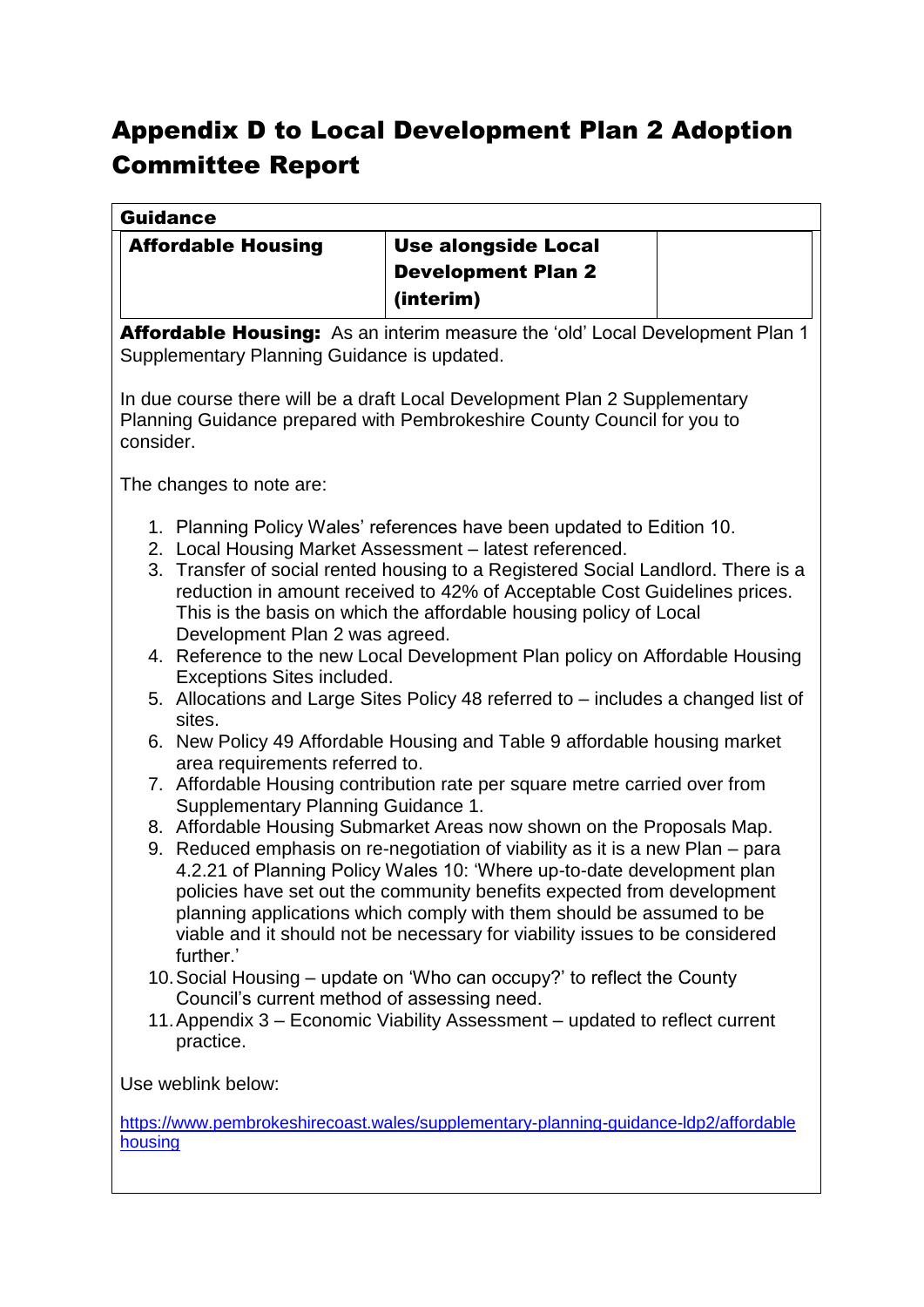| <b>Guidance</b>                       |                                                                                                                                                                                                                                                                                                                                                                                                                                                                                                                                                                                                       |                                                                                                                                                                              |
|---------------------------------------|-------------------------------------------------------------------------------------------------------------------------------------------------------------------------------------------------------------------------------------------------------------------------------------------------------------------------------------------------------------------------------------------------------------------------------------------------------------------------------------------------------------------------------------------------------------------------------------------------------|------------------------------------------------------------------------------------------------------------------------------------------------------------------------------|
| <b>Archaeology</b>                    |                                                                                                                                                                                                                                                                                                                                                                                                                                                                                                                                                                                                       | <b>Consulting upon</b>                                                                                                                                                       |
|                                       | <b>Archaeology (New):</b> National and local policy updates. This Guidance will be a<br>joint supplementary planning guidance with Pembrokeshire County Council.<br><b>Draft Supplementary Planning Guidance for consultation</b>                                                                                                                                                                                                                                                                                                                                                                     |                                                                                                                                                                              |
| Use weblink below:                    |                                                                                                                                                                                                                                                                                                                                                                                                                                                                                                                                                                                                       |                                                                                                                                                                              |
|                                       | https://www.pembrokeshirecoast.wales/supplementary-planning-guidance-                                                                                                                                                                                                                                                                                                                                                                                                                                                                                                                                 |                                                                                                                                                                              |
| Idp2/archaeology                      |                                                                                                                                                                                                                                                                                                                                                                                                                                                                                                                                                                                                       |                                                                                                                                                                              |
| <b>Biodiversity</b>                   |                                                                                                                                                                                                                                                                                                                                                                                                                                                                                                                                                                                                       | <b>Consulting upon</b>                                                                                                                                                       |
| Use weblink below:                    | <b>Biodiversity (New):</b> The attributes of ecosystem resilience (Planning Policy<br>Wales 10 para 6.4.9 refers) should be used to assess the current resilience of a<br>achieved, permission for the development should be refused.<br>The draft supplementary planning guidance sets out a promotional approach to<br>achieve both protection and enhancement with many ideas and examples for<br>applicants and agents to consider. The guidance will be a joint supplementary<br>planning guidance with Pembrokeshire County Council.<br>Draft Supplementary Planning Guidance for consultation. | site, and this must be maintained and enhanced post development. If this cannot be<br>https://www.pembrokeshirecoast.wales/supplementary-planning-guidance-ldp2/biodiversity |
| <b>Caravan, Camping</b><br>and Chalet | <b>Use alongside Local</b><br><b>Development Plan 2</b><br>(interim)                                                                                                                                                                                                                                                                                                                                                                                                                                                                                                                                  | <b>Consulting upon</b>                                                                                                                                                       |
| be accommodated.                      | <b>Caravan, Camping and Chalet Development (New):</b> The purpose of this<br>guidance is to provide a systematic assessment of the capacity of existing<br>Landscape Character Areas (LCAs) in the National Park to accommodate a range<br>as to whether existing sites can be upgraded, extended to increase<br>accommodation, extended to improve appearance and/or whether new sites can                                                                                                                                                                                                           | of different types of caravan, camping and chalet developments including emerging<br>types of accommodation. It provides advice on an Landscape Character Area basis         |

As this draft supplementary guidance is derived from the Authority's evidence base for Policy 41 Caravan, Camping and Chalet Development through Examination it is also considered appropriate to use the guidance on an interim basis for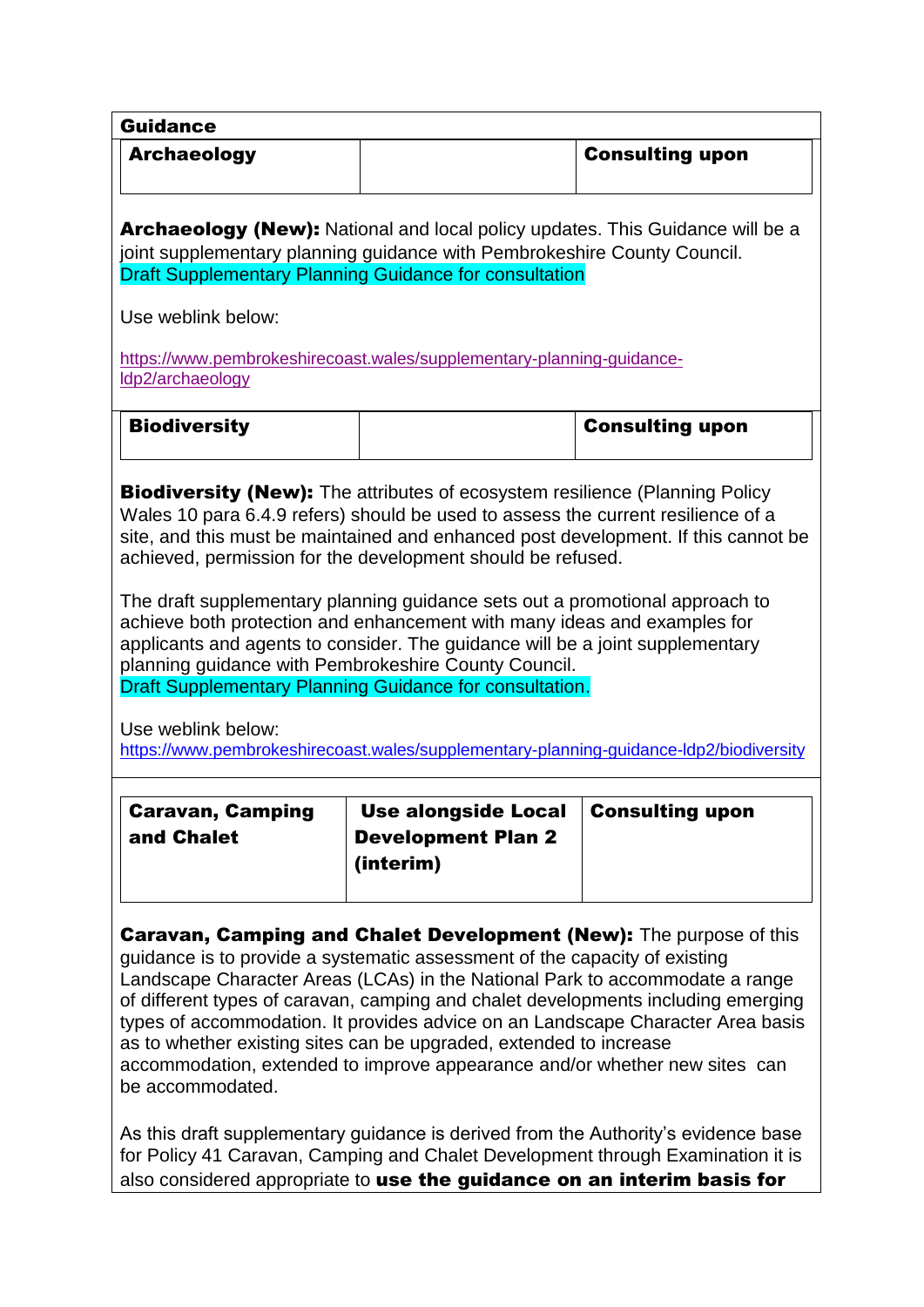Guidance

# development management purposes while the guidance is consulted upon.

Draft Supplementary Planning Guidance for consultation.

Use weblink to access:

[https://www.pembrokeshirecoast.wales/supplementary-planning-guidance](https://www.pembrokeshirecoast.wales/?page_id=52211)[ldp2/Caravan-Camping](https://www.pembrokeshirecoast.wales/?page_id=52211)

| Land Instability - | Use alongside Local       |
|--------------------|---------------------------|
| <b>Coal Works</b>  | <b>Development Plan 2</b> |
|                    | (interim)                 |
|                    |                           |

Land Instability - Coal Works: Rollover of existing guidance. Includes Local Development Plan Policy reference updates and National Planning Policy updates.

Use weblink to access:

[https://www.pembrokeshirecoast.wales/supplementary-planning-guidance](https://www.pembrokeshirecoast.wales/?page_id=52208)[ldp2/coal-land-instability](https://www.pembrokeshirecoast.wales/?page_id=52208)

| <b>Landscape</b>  | <b>Use alongside Local</b> |  |
|-------------------|----------------------------|--|
| <b>Character:</b> | <b>Development Plan 2</b>  |  |
|                   | (interim)                  |  |
|                   |                            |  |

Landscape Character: Rollover of existing quidance. Includes updates to policy referencing in Local Development Plan 2.

This guidance has been updated to take account of minor updates to LANDMAP in 2015 regarding discernible landscape change in a summary in the introduction. Individual landscape changes for specific character areas have also been noted in the 'Discernible Landscape Trends' section of Landscape Character Areas worksheets where appropriate. Climate change information has also been updated.

Use weblink to access: [https://www.pembrokeshirecoast.wales/supplementary-planning-guidance](https://www.pembrokeshirecoast.wales/?page_id=52179)[ldp2/Landscape](https://www.pembrokeshirecoast.wales/?page_id=52179)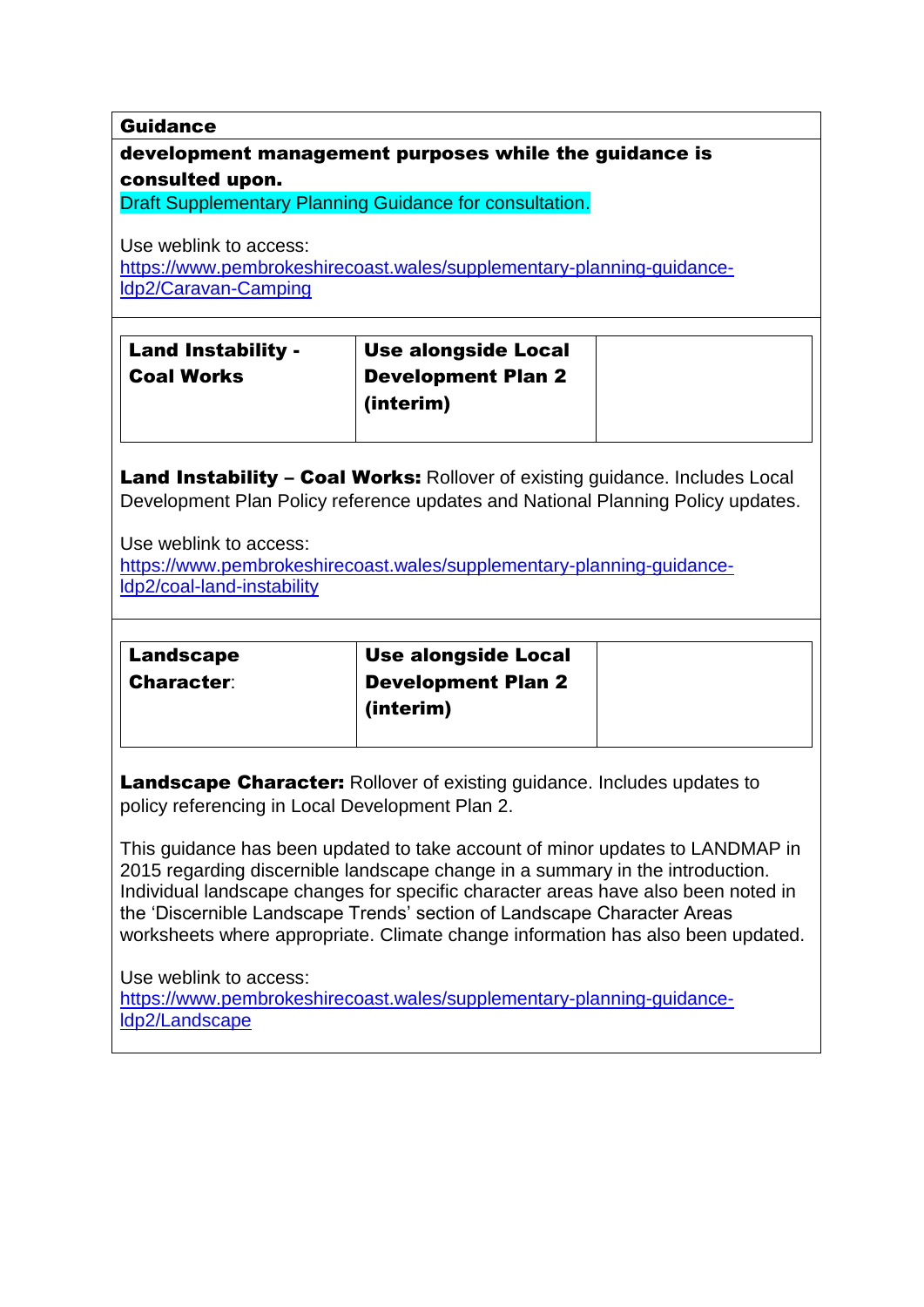| <b>Guidance</b>                                                                       |                                                                                                                                                                                                                                                                                                                                                                                                                                                                                                                                                         |                        |
|---------------------------------------------------------------------------------------|---------------------------------------------------------------------------------------------------------------------------------------------------------------------------------------------------------------------------------------------------------------------------------------------------------------------------------------------------------------------------------------------------------------------------------------------------------------------------------------------------------------------------------------------------------|------------------------|
| <b>Loss of Hotels</b>                                                                 | <b>Use alongside Local</b><br><b>Development Plan 2</b><br>(interim)                                                                                                                                                                                                                                                                                                                                                                                                                                                                                    |                        |
| Development Plan 2.<br>Use weblink to access:<br>Idp2/loss-of-hotels                  | Loss of Hotels Rollover of existing guidance. Updates to policy referencing in Local<br>https://www.pembrokeshirecoast.wales/supplementary-planning-guidance-                                                                                                                                                                                                                                                                                                                                                                                           |                        |
| <b>Parking Standards</b>                                                              |                                                                                                                                                                                                                                                                                                                                                                                                                                                                                                                                                         | <b>Consulting upon</b> |
| Use weblink to access:                                                                | to identified Centres and a range of facilities. The range of development types has<br>been reviewed and simplified to improve clarity. Zone 1 areas, which are within<br>Conservation Areas and where there is a no parking requirement to protect the<br>visual and/or historic value have been reviewed and updated. One additional Zone<br>1 area is defined within the Newport Parrog Conservation Area.<br><b>Draft Supplementary Planning Guidance for consultation</b><br>https://www.pembrokeshirecoast.wales/supplementary-planning-guidance- |                        |
| Idp2/parking-standards                                                                |                                                                                                                                                                                                                                                                                                                                                                                                                                                                                                                                                         |                        |
| Place Plan-<br><b>Community Land</b><br><b>Trust and Affordable</b><br><b>Housing</b> |                                                                                                                                                                                                                                                                                                                                                                                                                                                                                                                                                         | <b>Consulting upon</b> |
| Use weblink to access:                                                                | Place Plan – Community Land Trust and Affordable Housing<br>The purpose of this Guidance is to assist in bringing forward affordable housing<br>developments with the help of Community Land Trusts. This is one of a series of<br>Place Plan Toolkits that the National Park Authority intends to prepare.<br><b>Draft Supplementary Planning Guidance for consultation</b><br>https://www.pembrokeshirecoast.wales/supplementary-planning-guidance-                                                                                                   |                        |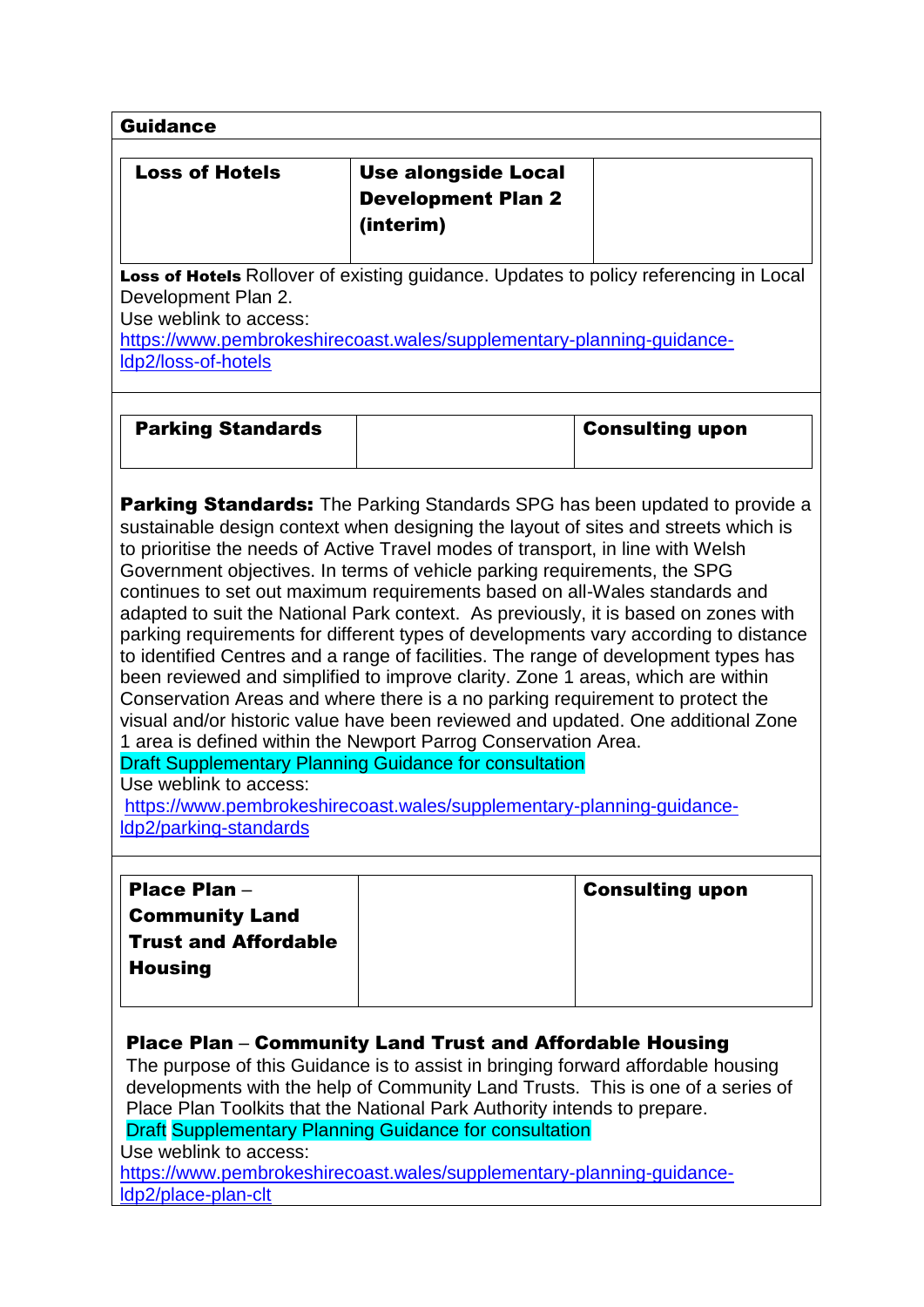Guidance

| Planning Obligations   Use alongside Local |                    |
|--------------------------------------------|--------------------|
|                                            | Development Plan 2 |
|                                            | $ $ (interim)      |

**Planning Obligations:** Rollover of existing guidance. Updates to policy referencing to the Local Development Plan.

Use weblink to access:

[https://www.pembrokeshirecoast.wales/supplementary-planning-guidance](https://www.pembrokeshirecoast.wales/?page_id=52200)[ldp2/planning-obligations](https://www.pembrokeshirecoast.wales/?page_id=52200)

| Regionally Important   Use alongside Local                                                                                                                      | <b>Development Plan 2</b> |  |
|-----------------------------------------------------------------------------------------------------------------------------------------------------------------|---------------------------|--|
| <b>Geodiversity Sites</b>                                                                                                                                       | (interim)                 |  |
| Regionally Important Geodiversity Sites: Rollover of existing quidance. Update of<br>referencing to national planning policy and local development plan policy. |                           |  |

Use weblink to access.

[https://www.pembrokeshirecoast.wales/supplementary-planning-guidance](https://www.pembrokeshirecoast.wales/?page_id=52202)[ldp2/geodiversity](https://www.pembrokeshirecoast.wales/?page_id=52202)

| <b>Renewable Energy</b> | Use alongside Local       | <b>Consulting upon</b> |
|-------------------------|---------------------------|------------------------|
|                         | <b>Development Plan 2</b> |                        |
|                         | (interim) in part (see    |                        |
|                         | below/link)               |                        |

Renewable Energy: An earlier version of this guidance was adopted under Local Development Plan 1.

The main changes to be found in this replacement guidance are:

- Updating local and national policy and other guidance references.
- Removing dated advice regarding the planning application process and other consenting processes.
- Updates to guidance on wind turbine development within the Landscape Character Areas sheets.
- A review of landscape sensitivities for wind turbines as a result of a LANDMAP update. This has resulted in updates to sensitivities in for Landscape Character Area 9 (Marloes) and 27 (Mynydd Preseli).

As much of the guidance reflects that set out in Local Development Plan 1 it is recommended that this guidance will be used in the interim for development management purposes effective from the date of Local Development Plan 2 adoption with the exception of advice for the Marloes and Mynydd Preseli Landscape Character Areas in relation to wind turbine development.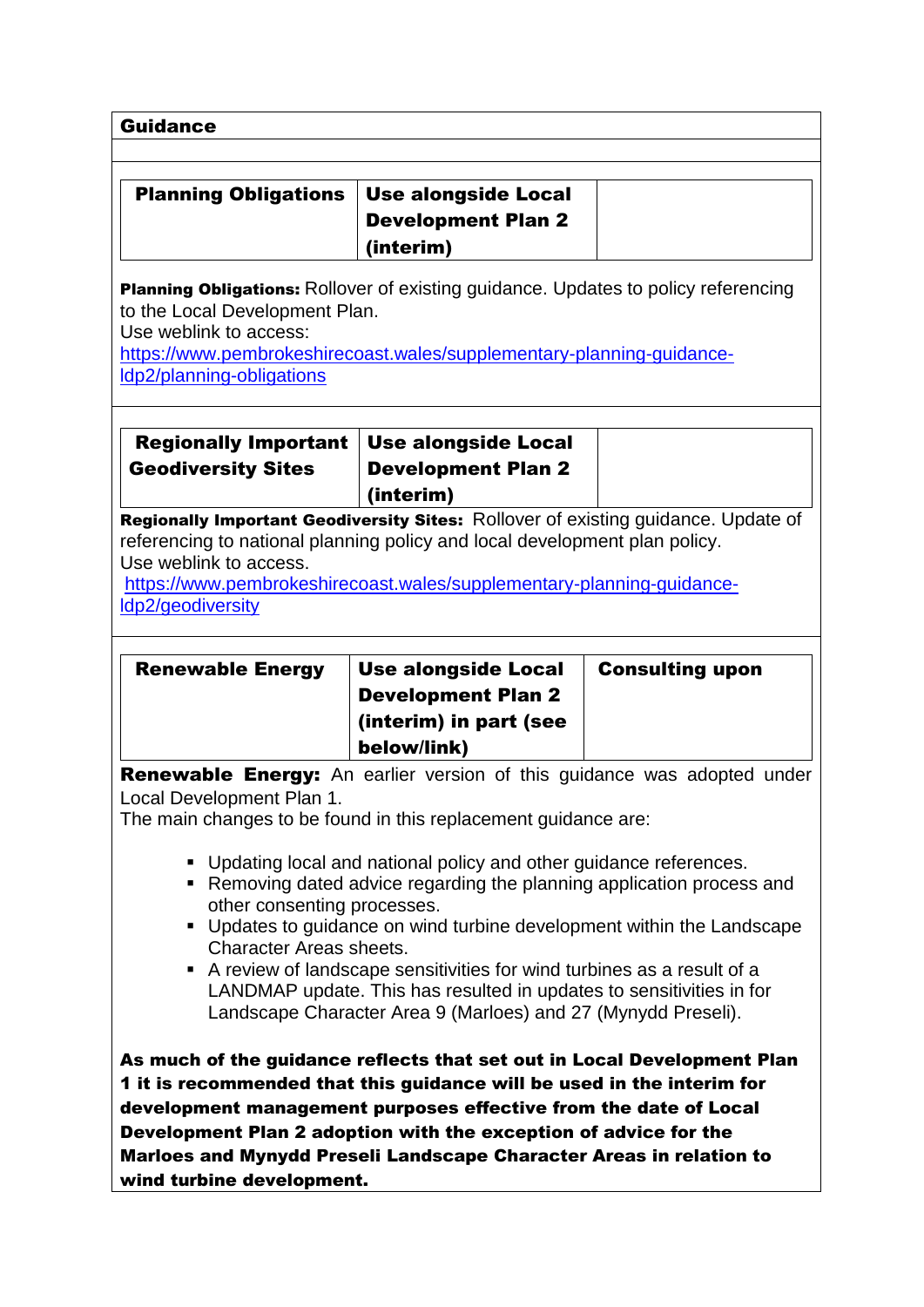## Guidance

#### Draft Supplementary Planning Guidance for consultation

Use weblink to access.

[https://www.pembrokeshirecoast.wales/supplementary-planning-guidance](https://www.pembrokeshirecoast.wales/?page_id=52213)[ldp2/renewable-energy](https://www.pembrokeshirecoast.wales/?page_id=52213)

|                       | <b>Use alongside Local</b> |  |
|-----------------------|----------------------------|--|
| <b>Safeguarding</b>   | <b>Development Plan 2</b>  |  |
| <b>Minerals Zones</b> | (interim)                  |  |
|                       |                            |  |

**Safeguarding Minerals Zones: Rollover of existing guidance. Includes Local** Development Plan Policy reference updates and National Planning Policy updates. Use weblink to access.

[https://www.pembrokeshirecoast.wales/supplementary-planning-guidance](https://www.pembrokeshirecoast.wales/?page_id=52204&preview=true)[ldp2/minerals-safeguarding](https://www.pembrokeshirecoast.wales/?page_id=52204&preview=true)

| <b>Sustainable Design &amp;</b> | <b>Consulting upon</b> |
|---------------------------------|------------------------|
| Development                     |                        |

## Siting and Design of Farm buildings (Replacement) & Sustainable

**Design (Replacement):** It is proposed that these two supplementary planning guidance documents are combined in to a single supplementary planning guidance document entitled 'Sustainable Design & Development'.

The replacement supplementary planning guidance will provide further information on the way that the National Park Authority will implement Local Development Plan 2 Policy 29.

With improved national policy context the Supplementary Planning Guidance can be slimmed down – there is no requirement to duplicate what is set out in national policy.

The Supplementary Planning Guidance adds value to current national policy and sets the context for seeking appropriate sustainable development with the Pembrokeshire Coast National Park.

In brief the changes to note are:

- A slimmed down Supplementary Planning Guidance concentrating on National Park planning policy in this protected landscape.
- Making updated links with national planning policy and other relevant information.
- Expanding on national guidance on issues pertinent to the Pembrokeshire Coast National Park – including flooding and lighting
- Inclusion of farm buildings and farming practices.